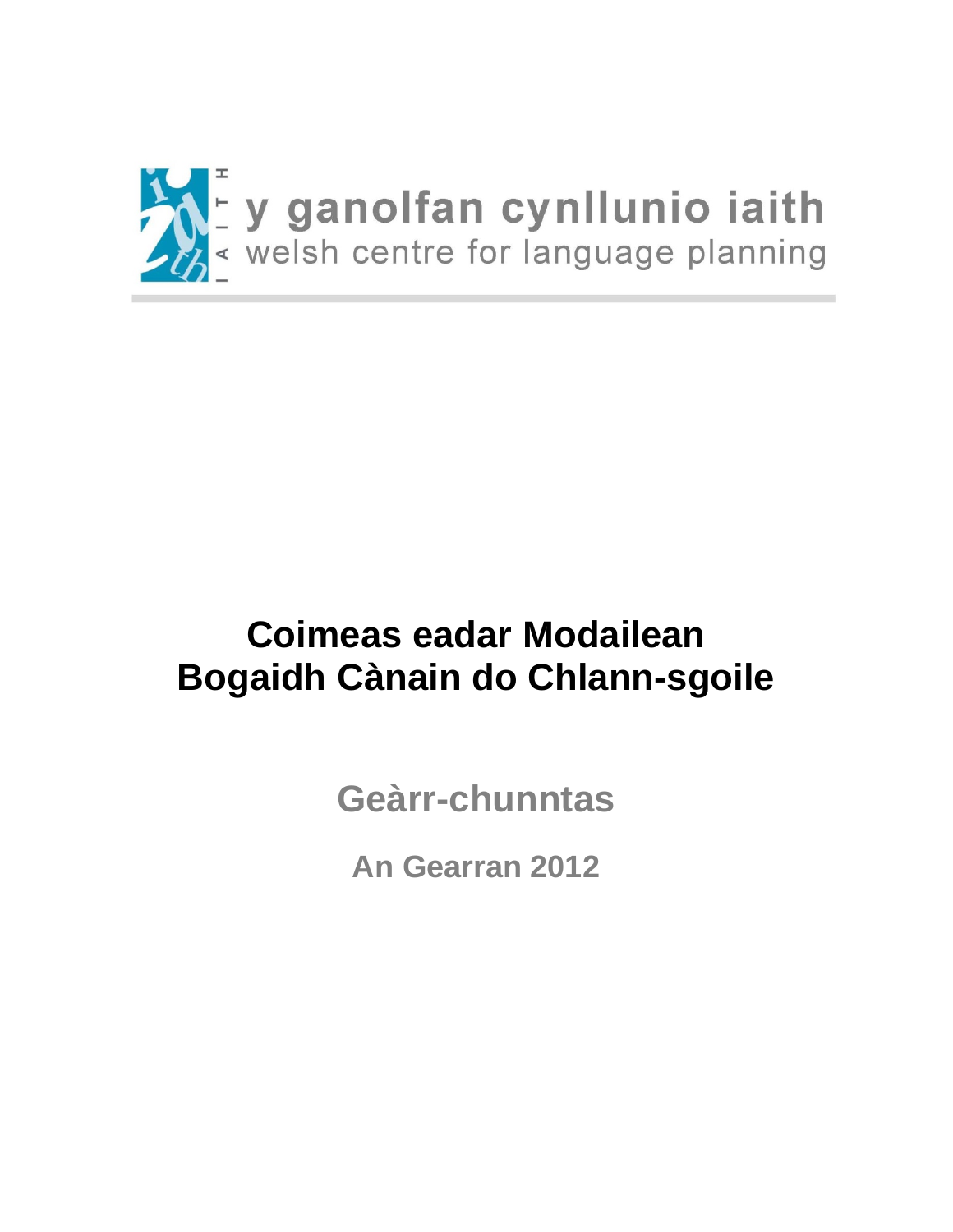

**Parc Busnes Aberarad Castellnewydd Emlyn Sir Gaerfyrddin SA38 9DB**

**Fòn: 01239 711668 [post@iaith.eu](mailto:post@iaith.eu) [www.iaith.eu](http://www.iaith.eu/)**

**Ùghdaran:**

Kathryn Jones, IAITH: Ionad Planadh Cànain na Cuimrigh agus Mona NicUilleim, Oilthigh Srath Chluaidh

Tha a' chompanaidh agus na h-ùghdaran a' gleidheadh gach còir choitcheann ach am faigh iad aithne iomchaidh nuair a nithear aithris air pàirt sam bith den aithisg seo.

> Air a choimiseanadh le: **Bòrd na Gàidhlig** Darach, Fèith nan Clach Inbhir Nis, IV2 7PA Fòn: 01463 225454 www.gaidhlig.org.uk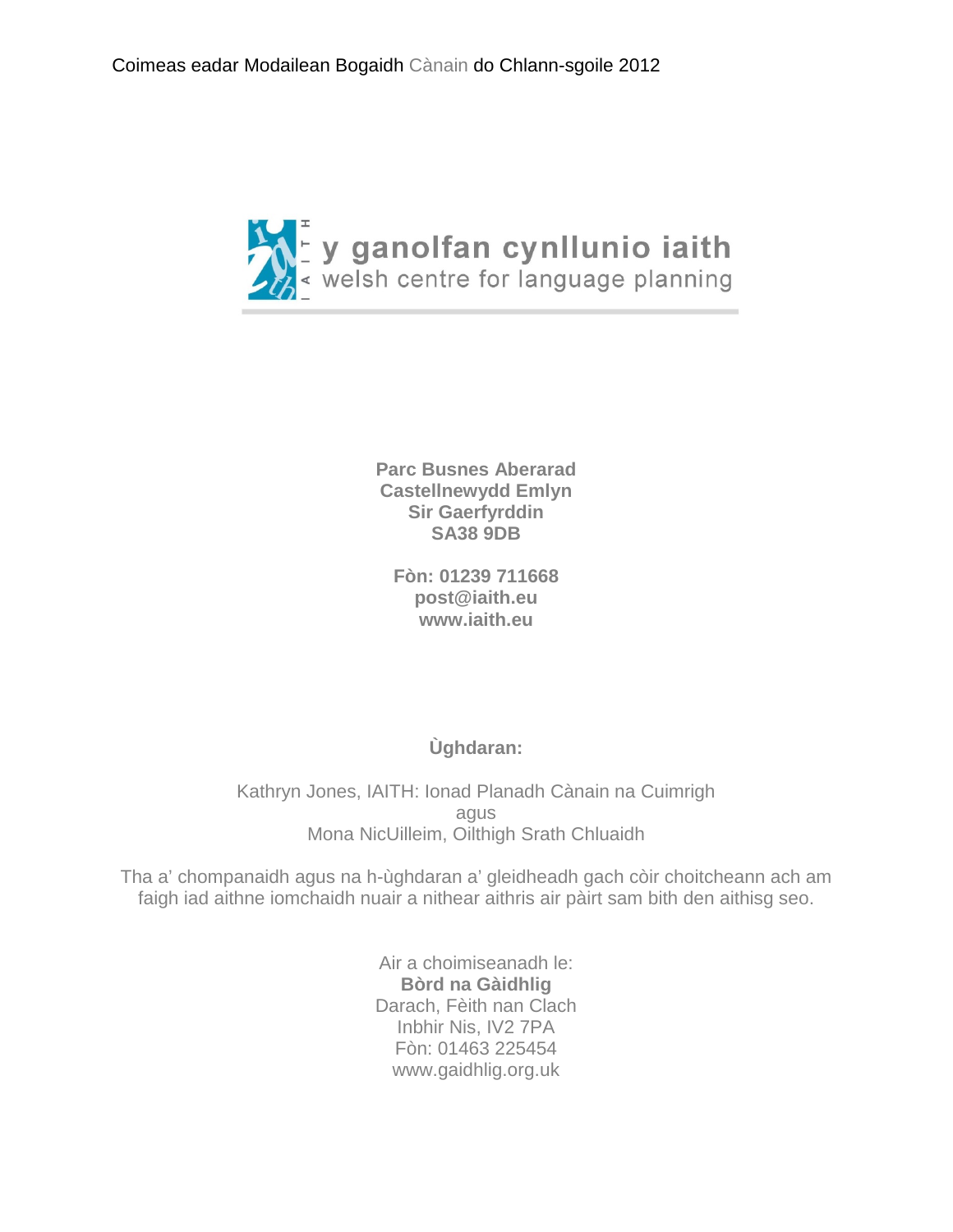# **Amas a' phròiseict**

- 1. Tha e na amas don phròiseact seo, a mhaoinich Bòrd na Gàidhlig, sgrùdadh a dhèanamh air an litreachas agus air an stiùireadh a th' ann air deagh dhòigheanobrach a thaobh a bhith a' teagasg is a' bogadh clann ann am mion-chànanan agus a thaobh dòighean-ionnsachaidh – bho ìre ro-sgoile gu àrd-sgoile, ann an Alba agus ann an dùthchannan eile, agus a tha iomchaidh do bhith a' cur air adhart na Gàidhlig ann an Alba.
- 2. Tha an aithisg iomlan a' sealltainn geàrr-iomradh air na modailean bogaidh ann an Aotearoa/Sealan Nuadh, Hawai'i, Canada agus na Stàitean Aonaichte, gus coimeas a dhèanamh eadar iad sin agus foghlam tro mheadhan na Gàidhlig mar a tha e ann an Alba. A thaobh na Roinn Eòrpa, tha an aithisg a' toirt sùil air na modailean foghlaim dà-chànanach sa Chuimrigh, ann an Èirinn, Catalùinia agus ann an Coimhearsnachd Fèin-riaghlaidh nam Basgach. Tha i cuideachd a' tarraing air rannsachaidhean san fharsaingeachd gus coimhead air gach cuspair a chaidh a chomharrachadh san tuairisgeul rannsachaidh a fhuaras bho Bhòrd na Gàidhlig.

# **Coimeas eadar 'modailean' foghlam bogaidh**

#### **Bogadh anns an 'dàrna cànan'**

3. Ann an Canada, tha tràth-bhogadh mar as trice a' ciallachadh Fraingis 100% den ùine do chlann aois 4–5 san Sgoil-àraich agus do chlann 5–7 aig ìre 1. Gheibh iad aon ghreis-theagaisg air sgilean Beurla aig ìre 2 (aois 6–8), ìre 3 (aois 7–9) no uaireannan cho anmoch ri ìre 4 nuair a tha a' chlann 8–10 bliadhna a dh'aois. Aig ìre 5 (aois 9–11) agus ìre 6 (aois 10–12) tha an ùine theagaisg air a roinn na dà leth eadar an dà chànan agus bidh an ùine a thathar a' teagasg ann am Fraingis mar as àbhaist a' dol sìos gu 40% den ùine aig ìre 7 (aois 11–13), ìre 8 (aois 12–14) agus ìre 9 (aois 13–15), agus tuitidh i a-rithist aig ìre na h-àrd-sgoile a chionn 's gu bheilear a' tabhann barrachd chuspairean tro mheadhan na Beurla seach Fraingis. Tha prògraman bogaidh ann am Fraingis ann an Canada gu tur dà-chànanach oir tha an dà chànan aig an luchd-teagaisg, agus thathar a' cleachdadh Fraingis agus Beurla mar chànanan teagaisg ann an dòigh a tha a' leantainn structar sònraichte a tha ag iarraidh gum bi làn-chomas sgrìobhaidh, leughaidh is labhairt san dà chànan aig sgoilearan. Tha sgoilearan Fraingis a tha a' faighinn 'bogadh san dàrna cànan' nan luchd-ionnsachaidh L2 den chànan sin, agus mar sin mar as trice tha na sgoilearan nas fhaisge air a chèile a thaobh comas sa chànan bhogaidh na tha sgoilearan a tha ann am foghlam mionchànanan eile air an tug sinn sùil.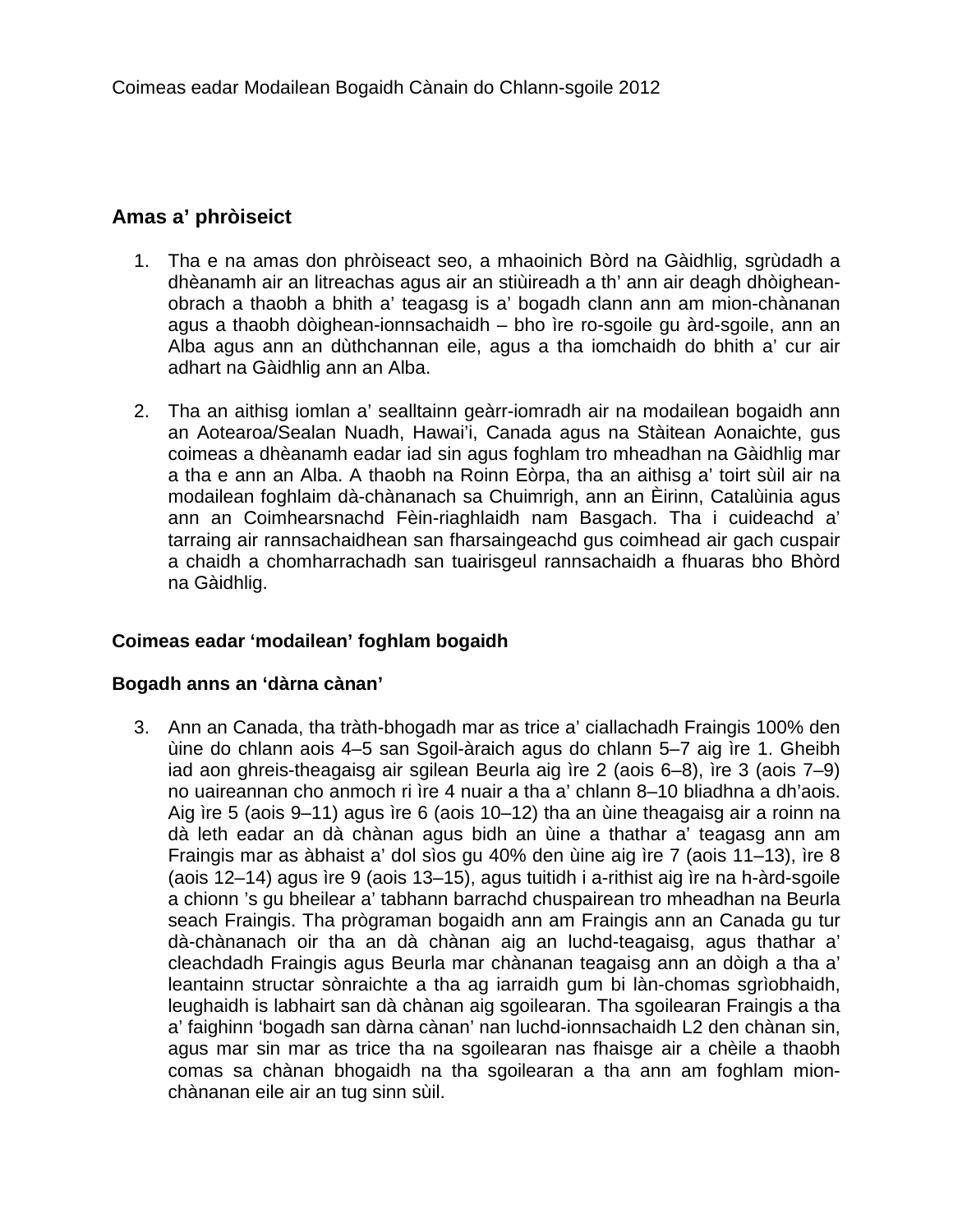- 4. Tha sgrùdaidhean air a' mhodail Chanèideanach agus modailean eile airson bogadh anns an 'dàrna cànan' air trì prìomh bhuannachdan a chomharrachadh:
	- 1. Tha na sgoilearan bogaidh nas fheàrr na sgoilearan Beurla nuair a thig e gu bhith a' togail an dàrna cànain.
	- 2. Às dèidh mu shia bliadhna san sgoil, bidh sgoilearan bogaidh air an aon ìre a ruighinn a thaobh chomasan sa chiad chànan ri sgoilearan Beurla, agus bidh na sgoilearan a gheibh tràth-bhogadh ann am Fraingis a' dèanamh nas fheàrr na sgoilearan Beurla sa chiad chànan.
	- 3. Bidh an dàrna cànan aig sgoilearan a gheibh tràth-bhogadh agus cha toir sin droch bhuaidh sam bith air cho math 's a nì iad a thaobh chuspairean eile sa churraicealam.

# **Foghlam bogaidh ath-bheothachaidh dà-chànanach**

## **Māori**

5. Nuair a thig e gu foghlam tro mheadhan na Māori, 's e 'làn-bhogadh' (Ìre 1: 81% – 100% Māori) a' phrìomh dhòigh-teagaisg. Cuideachd, tha a' mhòr-chuid de phrògraman bogaidh aig Ìre 1 nan Kura Kaupapa Māori, 's e sin nan lànsgoiltean fa leth (an àite aonadan no sruthan taobh a-staigh sgoiltean Beurla). Tha rannsachadh air foghlam tro mheadhan na Māori a' toirt dhuinn fianais coltach ris mar a gheibhear airson foghlam bogaidh ann an àiteachan eile, gur iad prògraman làn-bhogaidh (81% – 100%) as soirbheachail agus gum faodar toraidhean matha fhaicinn an lùib phrògraman pàirt-bhogaidh far a bheilear a' teagasg 51% – 80% (Ìre 2) den ùine sa chànan-bhogaidh. Mar sin, thathar a' moladh gum bu chòir foghlam tro mheadhan na Māori a lìbhrigeadh aig Ìre 1 agus Ìre 2 an àite a bhith a' leudachadh foghlam dà-chànanach san fharsaingeachd aig Ìre 3 (31% – 50% Māori) agus ìre 4 (12% – 30% Māori).

# **(Bogadh ann am) Foghlam Dà-chànanach Leudachaidh**

# **Gàidhlig**

- 6. Ann an Alba, tha leasachadh Foghlam tron Ghàidhlig air a bhith stèidhichte air 'bogadh sa chànan' nuair a thig e gu bhith a' teagasg agus ag ionnsachadh tro mheadhan an dàrna cànain is tro mheadhan cànan dualchasach. Ann am foghlam Gàidhlig, tha an teagasg agus an t-ionnsachadh gu tur tro mheadhan na Gàidhlig aig an **ìre làn-bhogaidh** aig ìre ro-sgoile agus bho BS1 gu BS3. Bheirear Beurla a-staigh an uair sin mean air mhean tro mheadhan na Gàidhlig aig an **ìre bhogaidh** (mu BS2/3), ach tha a' Ghàidhlig fhathast na prìomh chànan teagaisg san sgoil anns gach raon de churraicealam na bun-sgoile.
- 7. Aig ìre àrd-sgoile, chan fhaicear an aon seòrsa cunbhalachd idir le eadardhealachaidhean mòra eadar sgoiltean agus ùghdarrasan ionadail. Ged a tha 46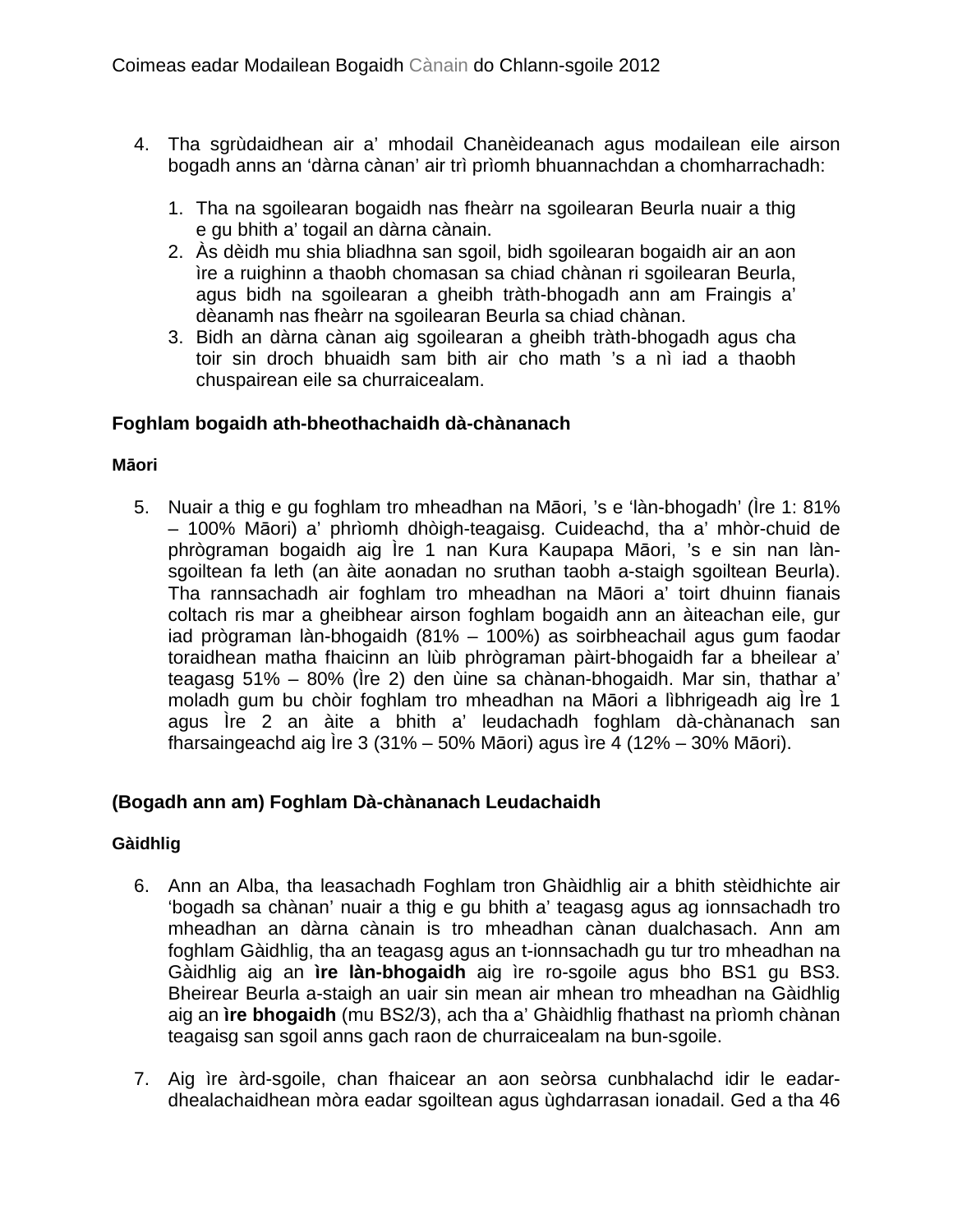àrd-sgoiltean a' tabhann teagasg Gàidhlig de sheòrsa air choreigin, chan eil ach 14 dhiubh a' teagasg chuspairean eile (a thuilleadh air a' Ghàidhlig fhèin) tro mheadhan na Gàidhlig. Tha a' mhòr-chuid de na cuspairean sin rim faotainn ann an ÀS1 agus ÀS2, agus chan eil ann ach beagan sgoiltean a tha a' teagasg chuspairean mar cruinn-eòlas, eachdraidh, matamataig agus nuadh-eòlas gu ÀS4.

# **A' Chuimris**

- 8. Sa Chuimrigh, ann an sgoiltean-àraich agus bun-sgoiltean Cuimris tha gach sgoilear ann an àrainneachd ris an canar a' Bhun-ìre (aois 3–7) far a bheilear gan teagasg gu tur ann an Cuimris. Ann an sgoiltean Cuimris, tha a' Chuimris cuideachd na prìomh mheadhan teagaisg do sgoilearan aois 7–11, agus thathar a' teagasg co-dhiù 70% den churraicealam tro mheadhan na Cuimris. Thathar a' toirt Beurla a-staigh gu foirmeil air Bliadhna 3 nuair a tha sgoilearan 7–8, agus thèid a teagasg tro mheadhan na Beurla. Thèid an còrr den churraicealam a theagasg ann an Cuimris. Thathar an dùil gun tèid aig a h-uile sgoilear a dhol gu àrd-sgoil Chuimris; chan eil e gu diofar dè an cànan a tha iad a' cleachdadh san dachaigh. Thathar an dùil cuideachd gum bi sgoilearan, nuair a tha iad deiseil sa bhun-sgoil, air an aon ìre a ruighinn a thaobh comasan ann am Beurla ri sgoilearan Beurla.
- 9. Mar as trice bidh **àrd-sgoiltean Cuimris** a' teagasg gach cuspair, ach a' Bheurla, tro mheadhan na Cuimris, ach bidh cuid a sgoiltean a' toirt a-steach briathrachas Beurla airson cuid a chuspairean. Tha trì seòrsa àrd-sgoiltean dàchànanach ann cuideachd: ann an sgoiltean aig **Ìre A airson dà-chànanas** tha a h-uile sgoilear a' faighinn co-dhiù 80% de na cuspairean aca (gun a bhith a' gabhail a-staigh na Beurla agus na Cuimris) tro mheadhan na Cuimris. Sna sgoiltean sin bidh 's dòcha cuspair no dhà air an teagasg do chuid a sgoilearan tro mheadhan na Beurla no tro mheadhan an dà chànain. Ann an sgoiltean aig **Ìre B is C airson dà-chànanas** tha 'sruthan' Cuimris far a bheilear a' teagasg co-dhiù 70% no 50% – 79% de na cuspairean tron a' Chuimris, ach tha 'sruthan' Beurla ann cuideachd.

# **Gaeilge**

10. Air a' Ghaeltacht, ann am bun-sgoiltean a tha suidhichte ann an sgìrean le 70%+ de luchd-labhairt na Gaeilge thèid a' mhòr-chuid de chlasaichean a theagasg tro mheadhan na Gaeilge. Thèid feadhainn de na clasaichean a theagasg tron Bheurla ann an sgoiltean suidhichte ann an sgìrean le 50% – 69% de luchdlabhairt na Gaeilge. Ann an sgìrean far a bheil an àireamh às a' cheud de luchdlabhairt na Gaeilge nas lugha, bidh bun-sgoiltean mar as trice a' teagasg mu leth den churraicealam tron Bheurla a-mhàin no ga theagasg cha mhòr uile sa Bheurla. A thaobh a bhith a' teagasg tro mheadhan na Gaeilge aig ìre na h-àrdsgoile air a' Ghaeltacht, thathar den bheachd gu bheil teagasg Gaeilge ann an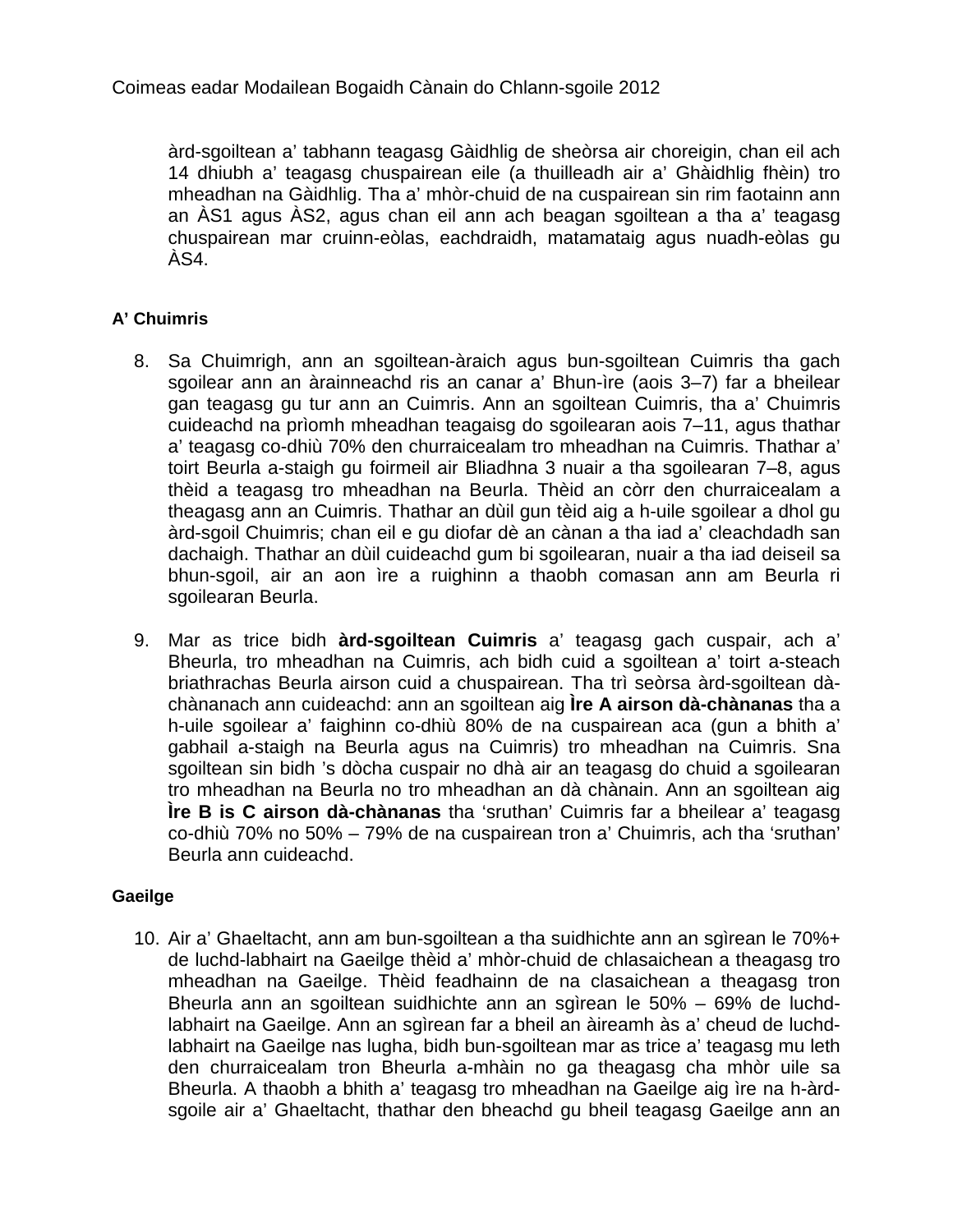staing dha-rìribh. Tha tòrr sgoiltean ann an sgìrean le nas lugha na 49% de luchd-labhairt na Gaeilge far a bheilear a' teagasg chuspairean tron Bheurla, no 's i a' Bheurla am prìomh chànan teagaisg. Fiù 's ann an àrd-sgoiltean ann an sgìrean làidir den Ghaeltacht (Gaeilge aig 70%+) tha barrachd is 10% den teagasg tro mheadhan na Beurla ann an cuid de chuspairean traidiseanta.

11. Taobh a-muigh na Gaeltacht, tha poileasaidh làn-bhogaidh aig a' mhòr-chuid de sgoiltean làn-Ghaeilge airson a' chiad bhliadhna do Phàistean Òga (aois 4–5). Bheirear ealain tro mheadhan na Beurla a-steach nuair a tha sgoilearan 5–6 (Pàistean as Sine). Tha seo nas tràithe na chithear sna modailean Gàidhlig is Cuimris, ach tha e coltach ris an t-siostam a gheibhear ann am foghlam bogaidh Suainis anns an Fhionnlainn. Thèid 85% den teagasg a dhèanamh tron Ghaeilge fhathast, agus gheibhear am modail bogaidh seo leis a' chànan fhathast aig cridhe an ionnsachaidh anns gach sgoil bhogaidh Gaeilge agus cumar ris a' mhodail sin air feadh foghlam bun-sgoile is àrd-sgoile. Tha sgoiltean-àraich Gaeilge a' cumail ri feallsanachd anns am faigh a' chlann tràth-bhogadh sa chànan agus tha sin fìor airson gach sgoil-àraich Gaeilge ann am Poblachd na h-Èireann.

# **Catalanais ann an Catalùinia**

12. Mar thoradh air Reachd an Fhèin-riaghlaidh ann an 1979, chuir riaghaltas Chatalùinia Prògram Bogaidh roghnach airson clann aois 3–12 air dòigh. Bho 1983 tha Catalanais air a bhith na mheadhan teagaisg èigeantach aig gach ìre de dh'fhoghlam. Tha figearan oifigeil a' sealltainn gu bheil barrachd is 90% de chlasaichean bun-sgoile gan teagasg tron Chatalanais agus tha 49% de chlasaichean àrd-sgoile tro Chatalanais. Tha cuid a dhaoine ann a tha air càineadh a dhèanamh air mar a dh'fheumas clann foghlam tro Chatalanais a dhèanamh, ge-tà tha coltas ann nach ann an Catalonia fhèin a tha a' mhòr-chuid de an daoine sin ach sna sgìrean den Spàinn far as e Spàinntis an cànan dùthchasach.

# **Basgais ann an Coimhearsnachd Fèin-riaghlaidh nam Basgach (CFB)**

- 13. Ann an Coimhearsnachd Fèin-riaghlaidh nam Basgach, tha trì prìomh mhodailean foghlaim airson bun-sgoiltean is àrd-sgoiltean ann mar thoradh air mar a chaidh inbhe na Basgais a stèidheachadh às ùr fo ùghdarras CFB.
	- Le **Modail A** thathar ag amas air luchd na Spàinntis a tha ag iarraidh foghlam tro mheadhan na Spàinntis. Thathar a' teagasg na Basgais mar chuspair airson 3–5 uairean a thìde gach seachdain (mu 15% den ùine theagaisg). Leis a' mhodail seo, chan eil a' chlann ach a' faighinn blasad gu math beag den chànan.
	- Le **Modail B** thathar a' teagasg na Basgais agus na Spàinntis mar chuspairean agus thèid an cleachdadh mar mheadhan teagaisg airson mu 50% den ùine theagaisg.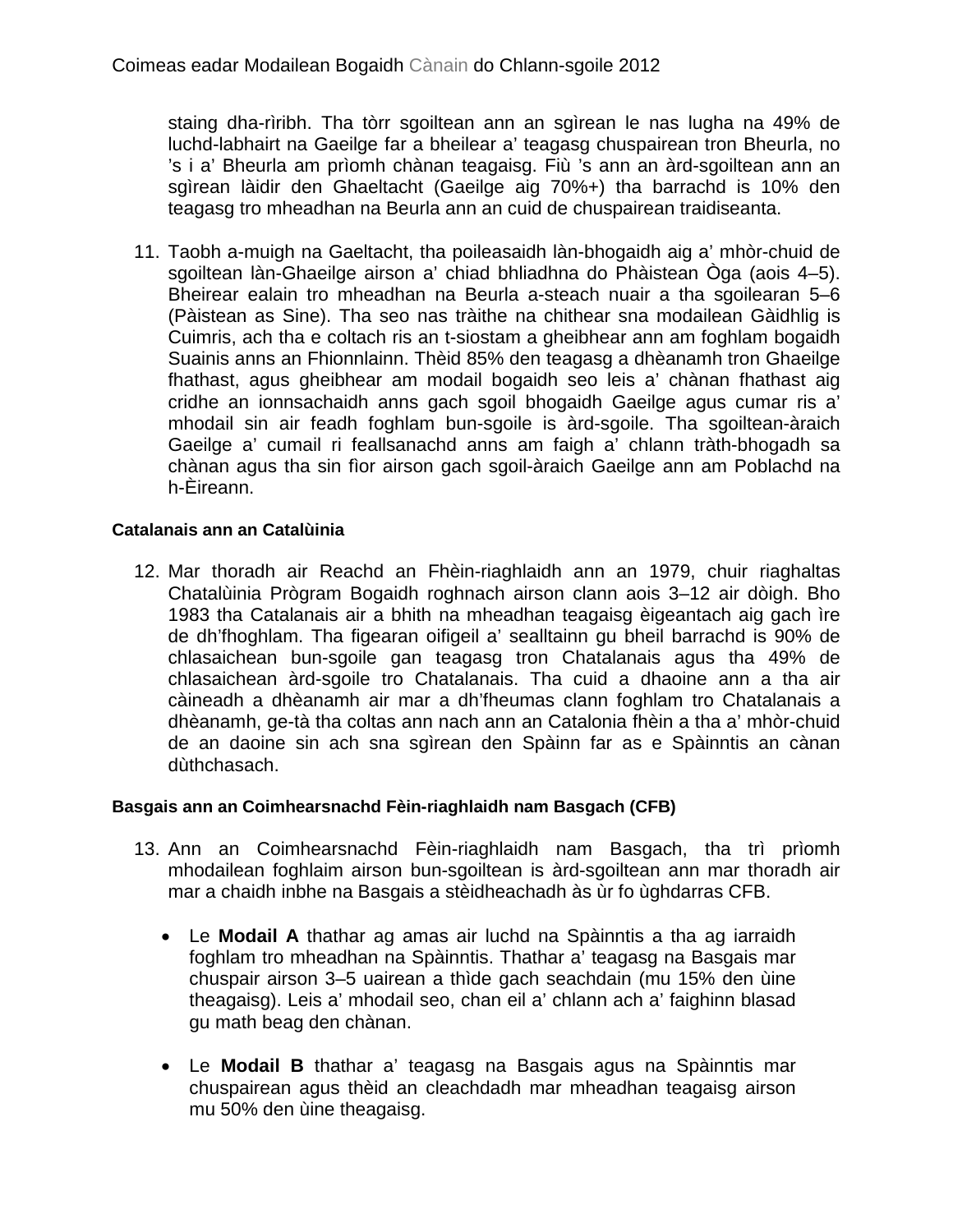- Chaidh **Modail D** a stèidheachadh mar phrògram do dhaoine aig an robh Basgais bho thùs gus an cànan a ghleidheadh agus 's e an cànan sin an cànan teagaisg (75% den ùine) agus thathar a' teagasg Spàinntis agus cànan eile, Beurla mar as trice, mar chuspairean (25%).
- 14. Thar nan trithead bliadhna a dh'fhalbh, tha foghlam tro mheadhan na Basgais air fàs gu mòr aig ìre bun-sgoile agus àrd-sgoile chun na h-ìre 's gur e Modail D am fear as cumanta (le 60% de sgoiltean a' leantainn a' mhodail sin) agus chan eil ann ach 10% de dh'àrd-sgoiltean agus de bhun-sgoiltean a' leantainn Modail A.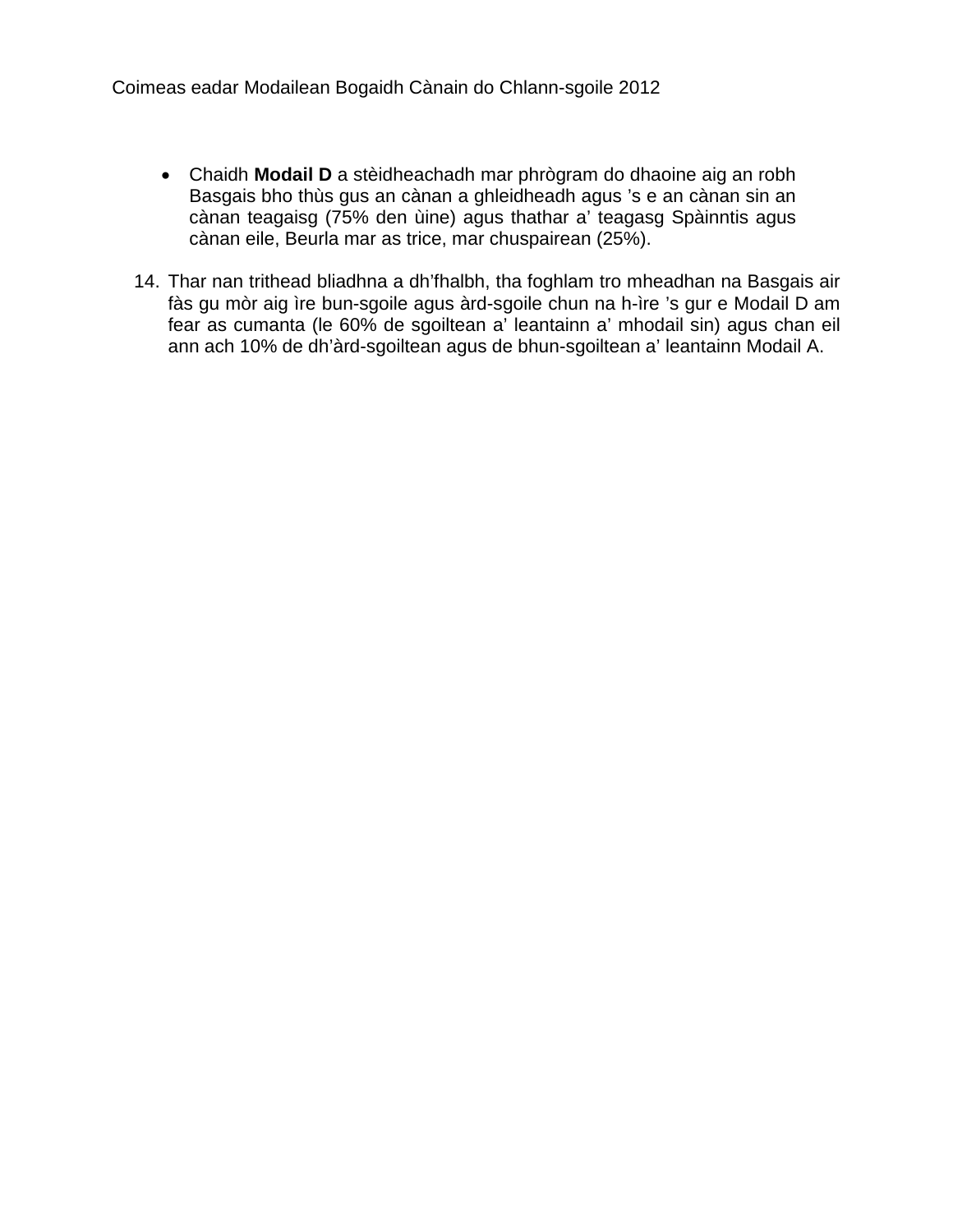# **Dè na modailean as motha a thug buaidh ann a bhith ag àrach is a' gleidheadh fileantaich ann am mion-chànanan?**

- 15. 'S iad na modailean as trice a chithear ann an sgrìobhaidhean rannsachaidh a tha èifeachdach ann a bhith ag àrach clann a tha fileanta ann am mion-chànan, an fheadhainn a chuireas na leanas an sàs:
	- làn-bhogadh sa mhion-chànan do an dà chuid clann L1 is L2 aig ìre rosgoile;
	- làn-bhogadh sa mhion-chànan do sgoilearan bun-sgoile gus am bi iad co-dhiù seachd no ochd bliadhna a dh'aois;
	- a' cumail orra a' lìbhrigeadh na cuid as motha den fhoghlam sa mhionchànan aig gach ìre a tha air fhàgail den fhoghlam èigeantach. Bhon eòlas a fhuaras bho choimhearsnachdan mion-chànain eile, tha e coltach gum feum co-dhiù 70% de na cuspairean a bhith air an teagasg tro meadhan a' mhion-chànain;
	- a' dèanamh cheanglaichean làidir ri coimhearsnachd a' mhion-chànain taobh a-muigh na sgoile agus a' sireadh taic bho phàrantan agus daoine sa choimhearsnachd aig a bheil am mion-chànan gus frithealadh air feumalachdan ionnsachaidh na cloinne.
- 16. 'S iad na modailean foghlaim as soirbheachail ann a bhith ag àrach nan àireamhan as motha de luchd-labhairt mion-chànan an fheadhainn mar a gheibhear ann an Catalùinia agus ann an Coimhearsnachd Fèin-riaghlaidh nam Basgach far a bheil làn-bhogadh tràth ann an oideachadh na cloinne agus iad a' leantainn orra le foghlam (stàite no prìobhaideach) a tha cha mhòr gu tur tro mheadhan a' mhion-chànain gu deireadh na h-àrd-sgoile.
- 17. Tha an ìre dham bi sgoiltean a' neartachadh mhion-chànanan agus an cultar an crochadh air cho mòr 's as urrainn dhaibh na mion-chànanan agus an cultar fhighe a-steach don churraicealam agus do thachartasan taobh a-muigh na sgoile. Ann am prògraman bogaidh soirbheachail thathar a' cur cuideam air gach sgoilear a' dol an sàs ann am prògram làn-sgoile. Thathar den bheachd nach eil sruthan no aonadan mion-chànain suidhichte ann an sgoiltean mòr-chànain cho soirbheachail ri làn-sgoiltean a thaobh a bhith a' cruthachadh chothroman taobh a-muigh na sgoile gus am mion-chànan a chleachdadh. Tha sgoilearan a tha gabhail nan cothroman sin nas fhileanta mar as trice, gu sònraichte luchdionnsachaidh L2 a tha ag ionnsachadh mion-chànan, oir chan eil iad a' faighinn mòran chothroman eile taobh a-muigh na sgoile gus an cànan a bhruidhinn.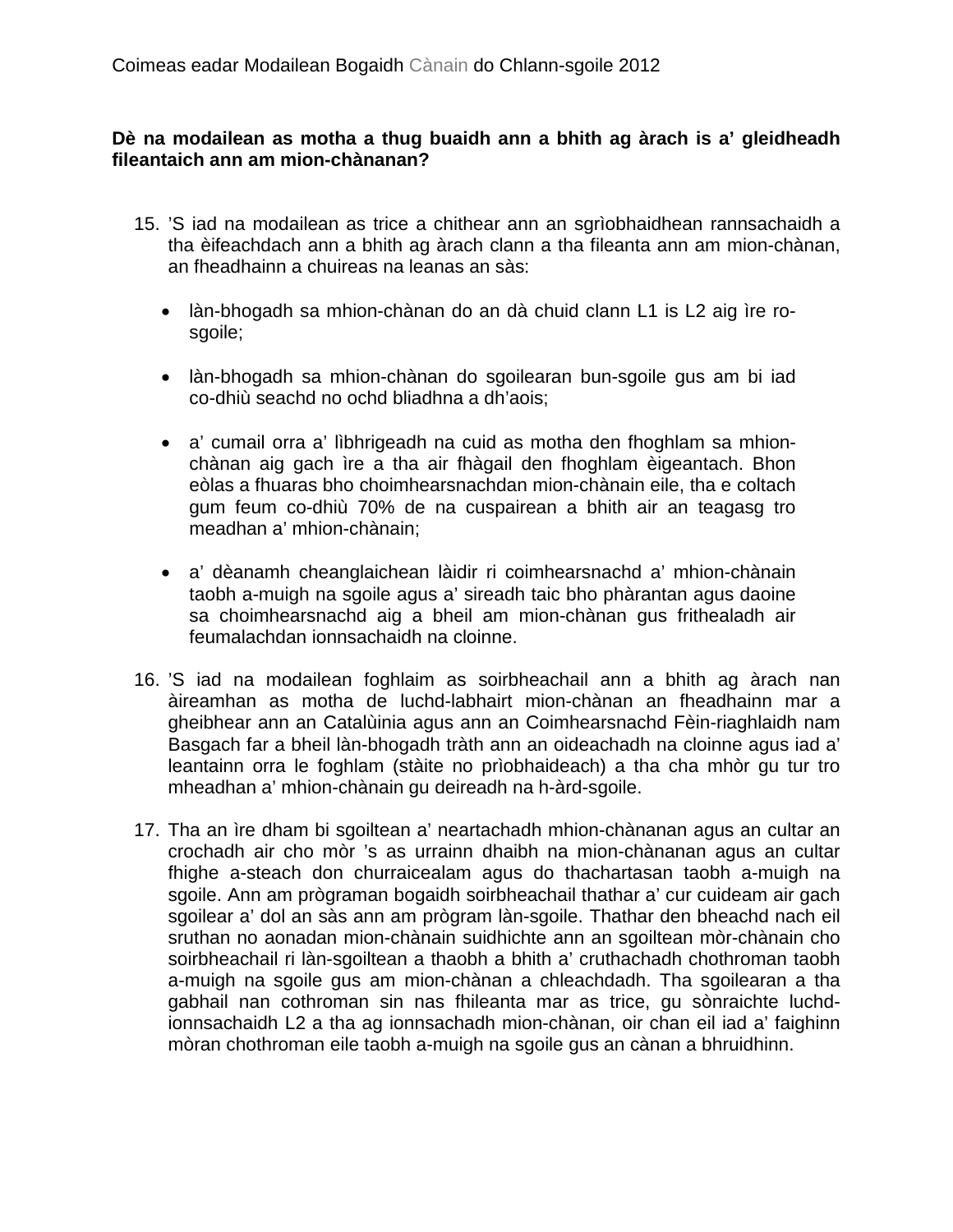Coimeas eadar Modailean Bogaidh Cànain do Chlann-sgoile 2012

# **A' frithealadh air diofar chomasan tòiseachaidh cànain agus diofar shuidheachaidhean cànain san dachaigh**

18. Tha e gu math cumanta ann an foghlam mhion-chànanan agus sgoiltean bogaidh mion-chànain gum bi diofar chomasan aig a' chloinn sa chànan. Tha an rannsachadh as ùire a' dèanamh soilleir nach eil clann a' tighinn don sgoil mar bhuidhinn cho-ionann aig a bheil na h-aon chomasan cànain. Mar sin, chan urrainnear siostam foghlaim a leantainn a tha gabhail ris gu bheil a h-uile sgoilear den aon chomas. Tha an rannsachadh a' moladh gum bu chòir siostaman a bhith ann a tha stèidhichte air cleachdaidhean ioma-chànanach, ioma-thaobhach aig clann ann an sgoiltean na h-aonamh linn fichead. Sin an dùbhlan a tha ro fhoghlam mhion-chànanan air feadh an t-saoghail agus ron Ghàidhlig ann an Alba.

# **Sgoilearan le feumalachdan ionnsachaidh a bharrachd**

19. Gu tric, faodaidh daoine a bhith dìreach gabhail ris nach eil foghlam bogaidh no foghlam tro mheadhan mion-chànan freagarrach do chlann a tha feumach air taic ionnsachaidh a bharrachd, agus gum b' fheàirrde a' chlann sin oideachadh ann am foghlam mòr-chànain. Ge-tà, tha an fhianais a' sealltainn gu bheil prògraman bogaidh freagarrach cha mhòr don a h-uile duine cloinne, a' gabhail a-staigh an fheadhainn aig nach eil an uiread de chomas ionnsachaidh no feadhainn le duilgheadasan ionnsachaidh. Tha i cuideachd a' sealltainn nach bu chòir toirt air clann a tha ann an suidheachaidhean car diofraichte prògraman bogaidh fhàgail, seach nach biodh iad càil nas fheàrr dheth ann am foghlam Beurla. Mar as trice bidh sgoilearan, le diofar chomasan cànain agus feumalachdan taice, feumach air cuideachadh a bharrachd gus an cuir iad eòlas ceart air a' chànan bhogaidh, mar a tha *Curraicealam Sàr-mhathais na h-Alba* ag aideachadh. Tha an aithisg iomlan a' toirt seachad eisimpleir bho Aotearoa/ Sealan Nuadh de shreath de phrògraman leis an ainm **Kia Puta ai te Reo** a chaidh a dhealbhadh gus frithealadh air feumalachdan ionnsachaidh a bharrachd agus a nì measadh air an adhartas a tha clann ro-sgoile a' dèanamh a rèir diofar ìrean de chomas ann am Māori.

# **A' dèiligeadh ri sgoilearan nach d' fhuair tràth-bhogadh**

20. Tha e na dhùbhlan cuideachd do phrògraman bogaidh nuair a thig clann dhan t-siostam nuair a tha iad nas sine. Tha feum aig clann mar sin air taic gus an tig piseach air na sgilean cànain ùra aca cho luath 's as urrainn feuch am bi iad aig an aon ìre 's a tha càch sa chlas. Tha grunn phoileasaidhean cànan-am-foghlam a' toirt an aire dha seo agus tha iad a' toirt taic do sgoilearan san t-suidheachadh seo. Mar eisimpleir, sa Chuimrigh agus ann an Catalùinia tha taic a dh'aonaghnothach ann do sgoilearan fa leth agus buidhnean beaga a tha feumach air dian-bhogadh sa chànan gus am bi iad cho comasach ri càch. Sa Chuimrigh, tha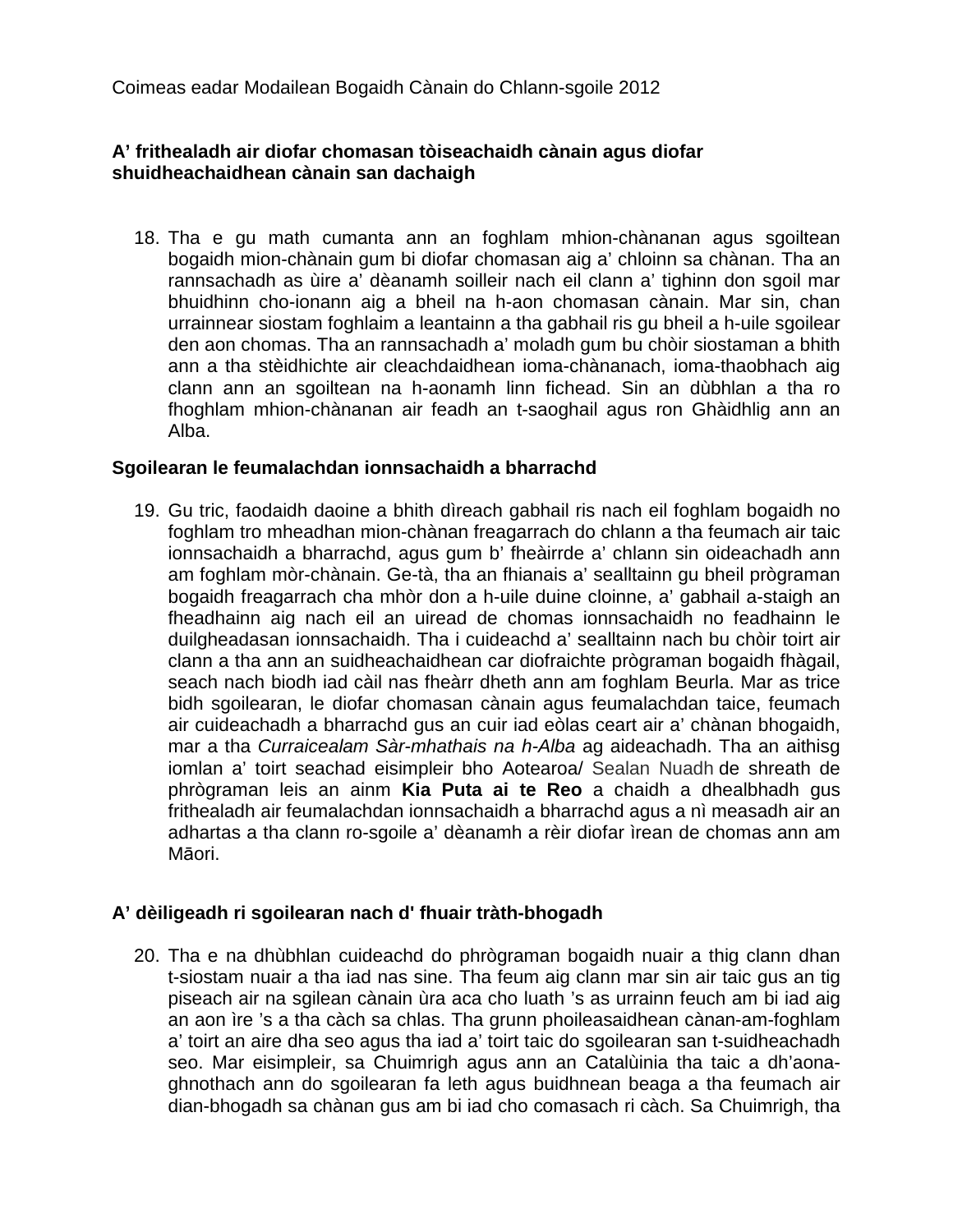'Ionadan Dian-bhogaidh' ann gus seo a dhèanamh agus nì sgiobaidhean de *Athrawon Bro* (luchd-teagaisg coimhearsnachd no sgìreil) seo cuideachd. Sa Chuimrigh, tha prògram bogaidh ann do dhaoine a tha fadalach tighinn don chànan do sgoilearan a tha gluasad gu foghlam Cuimris san àrd-sgoil. Ann an Catalùinia, tha grunn iomairtean ann gus frithealadh air na feumalachdan a th' aig in-imrich a thig don sgìre gun Spàinntis no Catalanais.

# **A' frithealadh air feumalachdan sgoilearan L1 agus L2**

- 21. Tha e gu math cumanta leis a h-uile modail mion-chànain gum bi tòrr sgoilearan L2 sa chlas còmhla ri àireamhan beaga no mòra de sgoilearan L1. Tha barrachd is barrachd luchd-rannsachaidh ann an Alba agus àiteachan eile a' togail dragh mu seo agus iad ag iarraidh gun coimheadar ris an dòigh anns a bheil luchdfoghlaim a' dèiligeadh ri`, agus a' frithealadh air, na feumalachdan eadardhealaichte a th' aig a' mhion-chànan mar chiad chànan agus mar dàrna cànan ann am foghlam bogaidh.
- 22. Tha grunn sgrùdaidhean air sealltainn nuair a tha an dà sheòrsa sgoileir ann gur ann aig a' mhòr-chànan a tha làmh-an-uachdar, gu sònraichte nuair a tha sgoilearan a' bruidhinn ri chèile. Tha an rannsachadh cunbhalach ann a bhith a' sealltainn gun cleachd luchd-labhairt L1 barrachd den mhion-chànan nuair a tha iad còmhla ri clann eile aig a bheil am mion-chànan bho thùs. Tha a' chlann sin nas buailtiche seasamh air ais, agus a bhith nas sàmhaiche nuair a tha luchdlabhairt L2 a' gabhail smachd air buidhnean, agus cha chleachd iad a' chiad chànan (am mion-chànan) aca uiread. Nuair a tha clann air an cur ann am buidhnean measgaichte, chan eil na sgoilearan L1 no L2 buailteach a bhith a' cleachdadh a' mhion-chànain.
- 23. Ann an tòrr cho-theacsaichean, tha luchd-rannsachaidh a' cur na ceiste, dè cho math 's a tha clann L2 a' togail a' mhion-chànain. Feumaidh clann òga L2 a bhith air am bogadh sa chànan ann an suidheachadh far an tog iad an cànan gu ceart agus far am faigh iad beairteas a' chànain gus am bi iad cho fileanta 's a ghabhas sa mhion-chànan. Feumar an t-eòlas a tha iad a' cur air a' mhionchànan a bhith air stèidh a nì ciall dhaibh agus a tha a' dèanamh ceangal eadar sin agus an t-eòlas is tuigse a th' aca air L1.
- 24. Ann an clasaichean ro-sgoile measgaichte, chaidh a shealltainn gum faod tidsearan a bhith buailteach coimhead barrachd ri feumalachdan luchdionnsachaidh L2 agus ri linn sin 's dòcha nach eil am foghlam a tha a' chlann aig a bheil eòlas air a' mhion-chànan cho math. Tha rannsachadh eadar-nàiseanta ann a tha sealltainn nach eil cleachdaidhean cànain ro-sgoile seasmhach no iom-fhillte gu leòr gus piseach ceart a thoirt air sgilean mion-chànan na cloinne L1. A thuilleadh air leasachadh is taic airson nan sgilean cànain aca, tha clann L1 feumach air taic gus an tig piseach air na sgilean eile aca feuch nach bi iad a' faireachdainn gu bheil iad air an iomall no nach bi cion fèin-spèis aca. A rèir na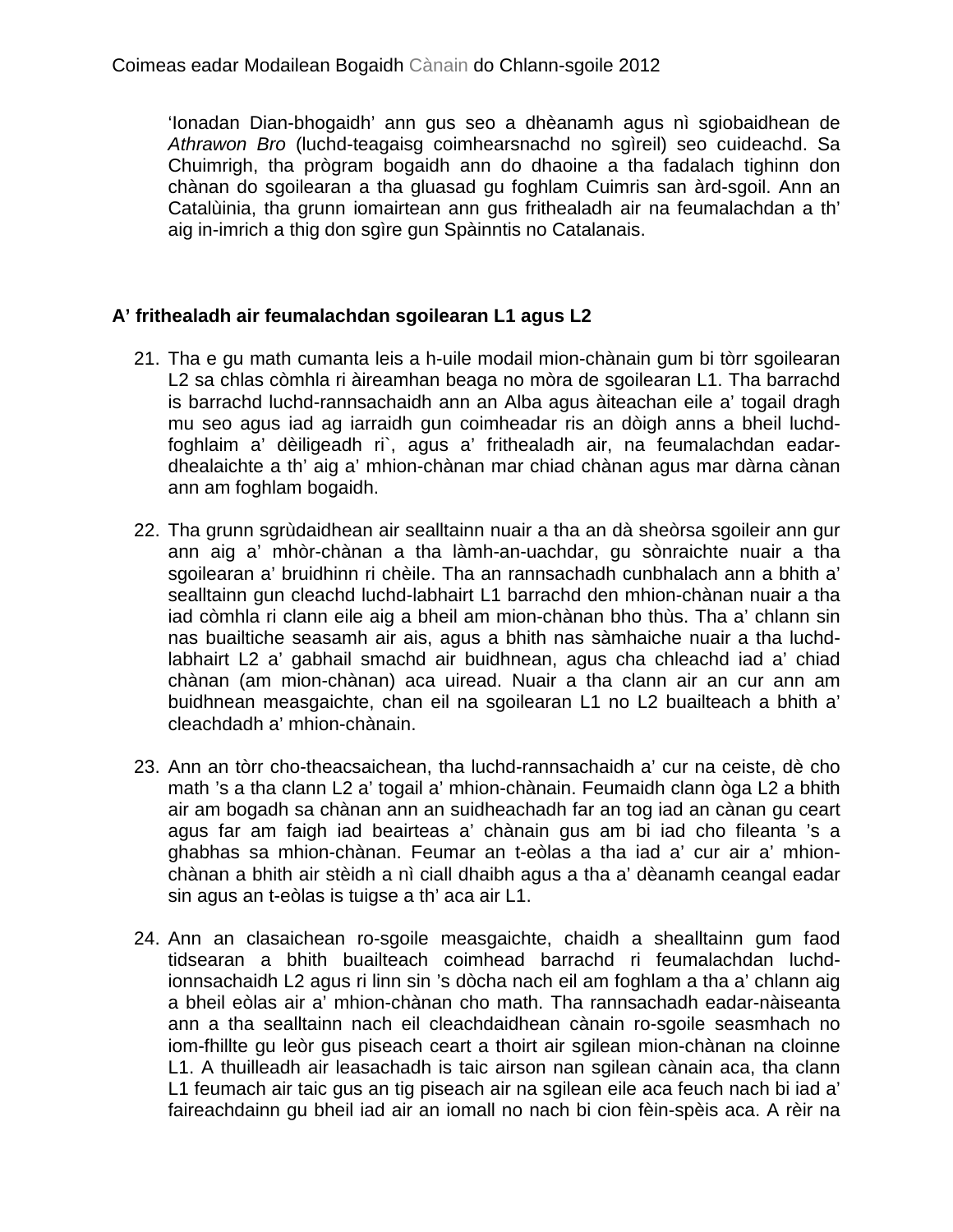fianais, tha e cudromach gum bi sgoilearan mion-chànain air an cur còmhla feuch an toir iad taic dha chèile agus gum bi iad air am piobrachadh gus am mion-chànan a bhruidhinn.

- 25. Tha rannsachadh a' sealltainn cho cudromach sa dh'fhaodadh pàrantan a bhith ann a bhith a' toirt taic don cuid chloinne a thaobh mar a thig piseach air na sgilean cànain aca. Faodar pàrantan a bhrosnachadh gus an cuid chloinne L2 a chuideachadh le bhith ag ionnsachadh mion-chànan agus gus am mion-chànan a chleachdadh san dachaigh. Faodar cuideachd pàrantan aig a bheil clann L1 a bhrosnachadh gus cuideachadh feuch am bi an L1 aca brìoghmhor is briathrach, faodaidh pàrantan sin a dhèanamh san dachaigh agus le bhith a' dol an sàs ann an leasanan is geamannan a bheir piseach air a' chànan L1 san sgoil-àraich agus san sgoil.
- 26. A rèir luchd-rannsachaidh thig barrachd buannachd bho bhith a' frithealadh air feumalachdan nan diofar bhuidhnean de chlann tro dhiofar dhòighean seach a bhith a' feuchainn ri aon structar a lorg a dh'fhreagras air a h-uile duine. Ann an tòrr cho-theacsaichean, thathar a' moladh clann a roinn a rèir cànan na dachaigh aig ìre na ro-sgoile agus tràth sa bhun-sgoil. Gu math tric bidh seo ag adhbharachadh connspaid, agus an toiseach bidh daoine a' smaoineachadh gu bheil cuid a chlann a' faighinn inbhe shònraichte. Ge-tà, thèid gabhail ri suidheachadh den t-seòrsa seo thar ùine nuair a chithear na buannachdan a thig às.
- 27. Uaireannan cha ghabh seiseanan no clasaichean fa leth a chruthachadh airson clann L1 is L2, agus nuair a thachras sin, thathar a' moladh gum bu chòir buidhnean a dhèanamh den chloinn L1 is L2 airson cuid den chluich no leasanan. Faodaidh cuideachd clann suidhe ri taobh a chèile no a dhol nam paidhrichean airson cluich no obair còmhla, agus bidh clann nas buailtiche bruidhinn ri chèile sa mhion-chànan agus bithear a' frithealadh air na feumalachdan eadar-dhealaichte aca.
- 28. Tha rannsachadh a' sealltainn gu bheil e nas ciallaiche do chlann dà-chànanach an dà chànan a chleachdadh, a thaobh tuigse, sgilean cànain agus sgilean conaltraidh. Nì sin am feum as motha de na comasan cànain is tuigse aca, agus cuidichidh e le soirbheachadh is adhartas. Mar sin, thathar a-nis den bheachd gu bheil na siostaman foghlaim a tha ag iarraidh crìochan soilleir is sgaradh a bhith eadar an dà chànan caran seann fhasanta, neo-ghoireasach agus mì-reusanta.
- 29. Bithear gu tric a' cleachdadh na dòigh-teagaisg *translanguaging*) ann am foghlam dà-chànanach is ioma-chànanach, gu sònraichte le clann nas sine sa bhun-sgoil agus san àrd-sgoil, far an cleachdar am mion-chànan agus am mòrchànan gus diofar phàirtean de na leasanan a dhèanamh. A rèir fianais, tha e comasach do sgoilearan dà-chànanach a bhith a' soirbheachadh gu mòr nuair a gheibh iad teagasg *translanguaging* le structar ceart, oir leis an dòigh-teagaisg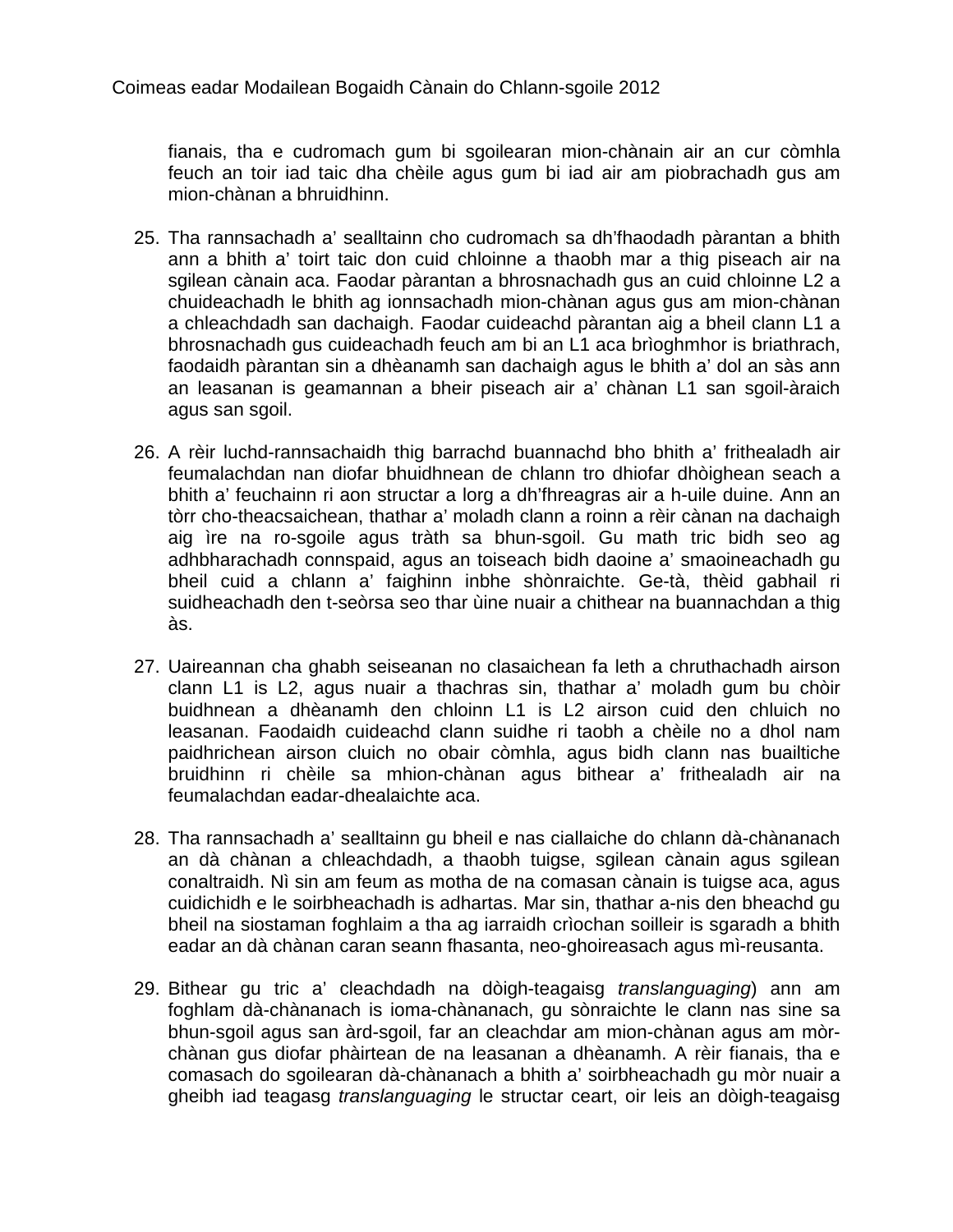seo tha tuigse nas fheàrr agus nas doimhne aig sgoilearan air na cuspairean agus tha i a' leasachadh sgilean iom-fhillte san dà chànan.

- 30. Tha an rannsachadh air an raon seo a' sealltainn gu soilleir gum feum sgoilearan L1 is L2 prògraman is goireasan ionnsachaidh a tha a dh'aona-ghnothach dhaibh fhèin. Gus frithealadh gu ceart air feumalachdan sgoilearan aig a bheil Gàidhlig agus aig nach eil Gàidhlig feumaidh:
	- trèanadh ceart a bhith aig tidsearan;
	- curraicealam is dòighean-obrach a dh'aona-ghnothach a bhith ann do L1 is L2;
	- luchd-obrach a bharrachd a bhith ann gus am bi obair ann am buidhnean ann gu cunbhalach a rèir chomasan cànain;
	- co-obrachadh a bhith ann le pàrantan gus taic a chumail ri feumalachdan ionnsachaidh an cuid chloinne.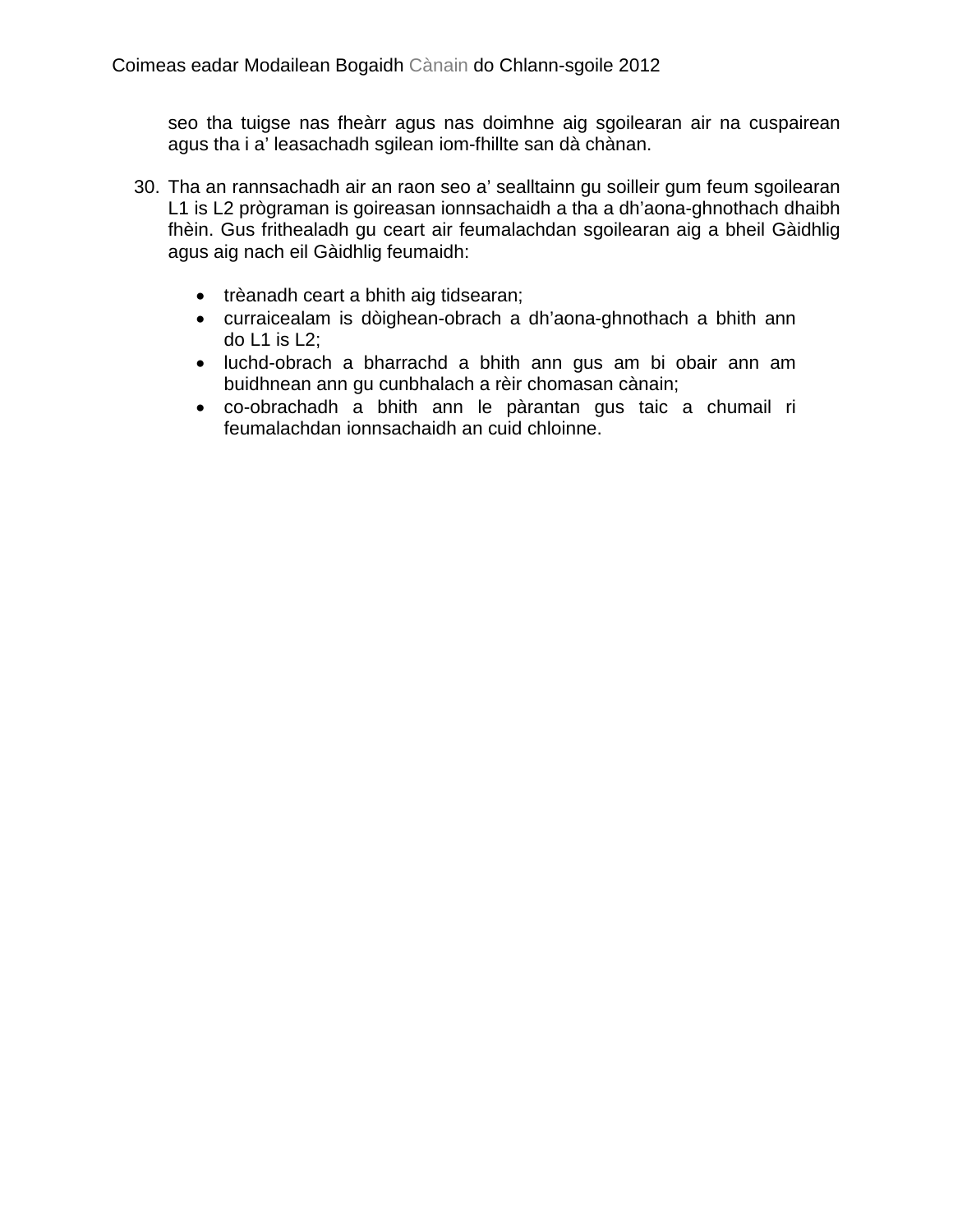## **A' toirt a-steach is a' leasachadh sgilean litearrachd ann an dà chànan**

- 31. A thaobh mhion-chànanan dùthchasach, tha litearrachd airson clann le dà chànan mar as trice ag amas air fileantas ann an leughadh is sgrìobhadh dà chànain (no barrachd). Tha an fheallsanachd airson dà-litearrachd a tha a' moladh ionnsachadh **ceum thar cheum** ag amas air litearrachd san dàrna cànan aon uair 's gu bheil am pàiste fileanta gu leòr sa chiad chànan a thaobh labhairt, leughadh is sgrìobhadh. Cuideachd, ann am prògraman ceum thar cheum, cha tèid a' chlann a ghluasad gu tur gu leughadh is sgrìobhadh san dàrna cànan aca gus am bi iad fileanta gu leòr ga bruidhinn.
- 32. Tha luchd-rannsachaidh ann, ge-tà, a tha sealltainn gun urrainn do chlann leughadh ionnsachadh ann an dà chànan **aig an aon àm** fiù 's nuair a tha iad fhathast a' leasachadh nan sgilean labhairt is tuigse aca san dàrna cànan. Tha dà sgrùdadh farsaing air dà-litearrachd ag aontachadh nach fheumar litearrachd ann an dàrna cànan fhàgail gus am bi grèim ceart aig clann air litearrachd sa chiad chànan. Ge-tà, tha an dà sgrùdadh a' moladh gum bu chòir dhuibh a' cumail oirbh a' leasachadh litearrachd sa chiad chànan gus am bi làn-chomas aig clann air sin, co-dhiù a tha no nach eil sibh a' toirt litearrachd san dàrna cànan a-steach ceum thar cheum no aig an aon àm.
- 33. A rèir cho-dhùnaidhean an luchd-rannsachaidh, feumaidh sgoilearan, mas urrainn dhaibh, a bhith ann am prògram bogaidh fad 8 bliadhna (6 co-dhiù) los gum bi làn-chomasan litearrachd aca – mar as trice chan fhaigh sgoilearan na sgilean a tha a dhìth orra le prògraman nas giorra, gu sònraichte san dàrna cànan aca. Tha rannsachadh a' sealltainn nuair a tha sgilean litearrachd aig sgoilearan dà-chànanach san dà chànan gu bheil e na bhuannachd mhòr a thaobh tuigse is obair a' churraicealaim agus 's dòcha gur e sin as coireach gu bheil iad gu tric a' dèanamh cho math no nas fheàrr na sgoilearan le aon chànan. Tha sgrùdaidhean air rannsachaidhean a rinn measadh air mar a thig piseach air litearrachd ann an dà chànan gu cunbhalach ag innse dhuinn gu bheil e na chuideachadh litearrachd ann an aon chànan a bhith aig sgoilear nuair a thig e gu leasachadh sgilean litearrachd ann an cànan eile; agus gun gabh na sgilean a chleachdas daoine ann an leughadh is sgrìobhadh ann an aon chànan a chleachdadh airson leughadh is sgrìobhadh san dàrna cànan, gu sònraichte nuair a chleachdas an dà chànan siostaman sgrìobhaidh a tha coltach ri chèile mar a tha aig Gàidhlig is Beurla.
- 34. Tha rannsachadh air ìre litearrachd ann am foghlam tro mheadhan na Gàidhlig agus na Beurla a' tighinn chun a' cho-dhùnaidh san fharsaingeachd gu bheil sgoilearan Gàidhlig tric a' dèanamh nas fheàrr na sgoilearan Beurla a thaobh leughadh is sgrìobhadh am Beurla ann am BS5, BS7 agus ÀS2. Ge-tà, tha an aon rannsachadh a' sealltainn nach eil sgoilearan Gàidhlig ann am BS7 a'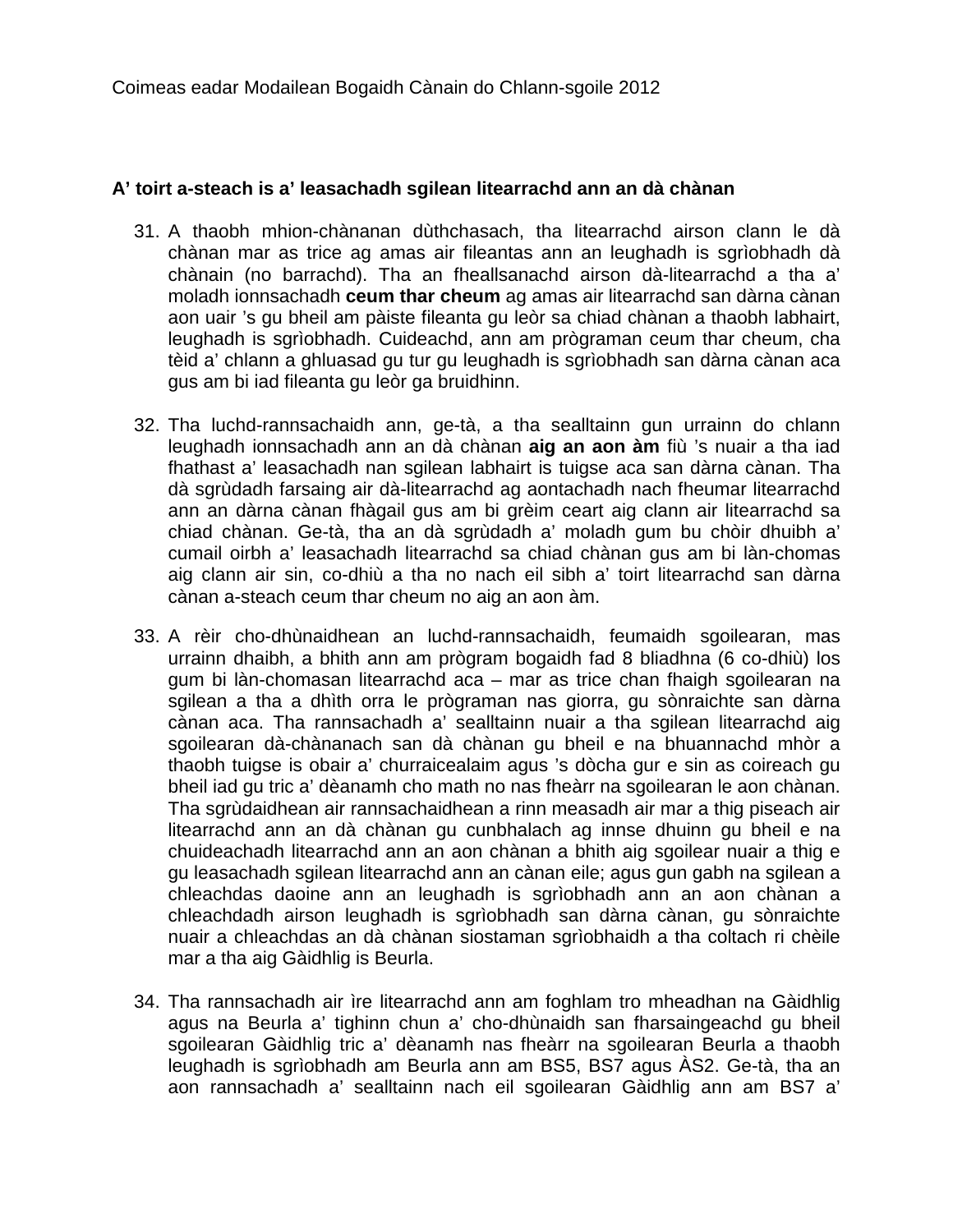dèanamh cho math ann an Gàidhlig 's a tha iad ann am Beurla, gu sònraichte ann an leughadh.

- 35. Thathar a' faicinn nan aon seòrsa thoraidhean 's a gheibhear ann an rannsachadh air sgilean litearrachd ann am foghlam tro mheadhan na Gàidhlig, ann an rannsachadh den aon seòrsa gu h-eadar-nàiseanta a tha coimhead air cho math 's a tha sgoilearan mion-chànain a' dèanamh a thaobh a bhith a' soirbheachadh ann an sgilean a' mhòr-chànain an coimeas ri sgoilearan le aonchànan.
- 36. Tha rannsachadh air caochladh dhiofar shuidheachaidhean a' sealltainn nuair a tha sgoilearan gan teagasg tro mhion-chànan no air am bogadh anns an dàrna cànan, feumaidh luchd-foghlaim aig gach ìre bho ìre ro-sgoile air adhart, agus anns gach cuspair sa churraicealam, aire a thoirt air leasachadh sgilean cànain is litearrachd nan sgoilearan gus am bi tuigse nas doimhne aca air na cuspairean agus gus am bi cainnt is briathrachas aca tha farsaing agus saidhbhir.
- 37. Tha e na chleachdadh uaireannan a bhith a' fàgail an uallaich as motha airson leasachadh sgilean cànain is litearrachd air tidsearan cànain agus oidean airson nan tràth-bhliadhnaichean. Ach tha e soilleir bhon rannsachadh gum feum gach leasan susbaint a bhith na leasan cànain cuideachd, le cuideam sònraichte air a bhith a' leudachadh eòlas nan sgoilearan air briathran, buidhnean de bhriathran agus cleachdadh bhriathran.
- 38. Feumaidh 'litearrachd am pailteas' a bhith anns gach ìre de dh'fhoghlam cho math ri ìre ro-sgoile mar a tha *an Curraicealam airson Sàr-mhathas* ag ràdh. Tha deagh dhòighean-obrach rim faicinn mu thràth sna sgoiltean-àraich ach tha an rannsachadh a' sealltainn gum feumar cuideachd taic a bharrachd a thoirt do dh'oidean ro-sgoile gus barrachd brìgh a chur ri ionnsachadh cànain is litearrachd do sgoilearan Gàidhlig, gu sònraichte a thaobh leughadh stòiridhean Gàidhlig agus taobhan eile de litearrachd Ghàidhlig.
- 39. Tha e freagarrach aig gach ìre de dh'fhoghlam cloinne a bhith a' togail air an eòlas a th' aca mu thràth. Tha rannsachadh air sealltainn nach eil leughadairean a' dèanamh ciall de theacsa dìreach le bhith ag aithneachadh fhuaimean no charactaran, faclan agus co-chàradh, bidh iad cuideachd a' togail air an eòlas a th' aca fhèin agus na cleachdaidhean cànain is litearrachd aca. Do sgoilearan a tha ag obair a dh'ionnsaigh dà-chànanais, tha e gu sònraichte cudromach gun tog iad air an eòlas a th' aca mu thràth gus an tuig iad teacsa nuair a tha 's dòcha beàrnan san eòlas aca air feartan teacsa.
- 40. Tha an aithisg iomlan a' cur an cèill nam feartan, a chaidh a chomharrachadh tro rannsachadh, a tha èifeachdach ann a bhith a' leasachadh sgilean leughaidh is sgrìobhaidh am measg sgoilearan dà-chànanach san dà chànan sgoile aca. Tha an aithisg cuideachd ag ainmeachadh eisimpleirean eile ris am b' fhiach e coimhead, mar *dòigh na bùth-obrach litearrachd chothromach*, anns a bheilear a' cur obair chànain is litreachais bhrìoghmhor còmhla.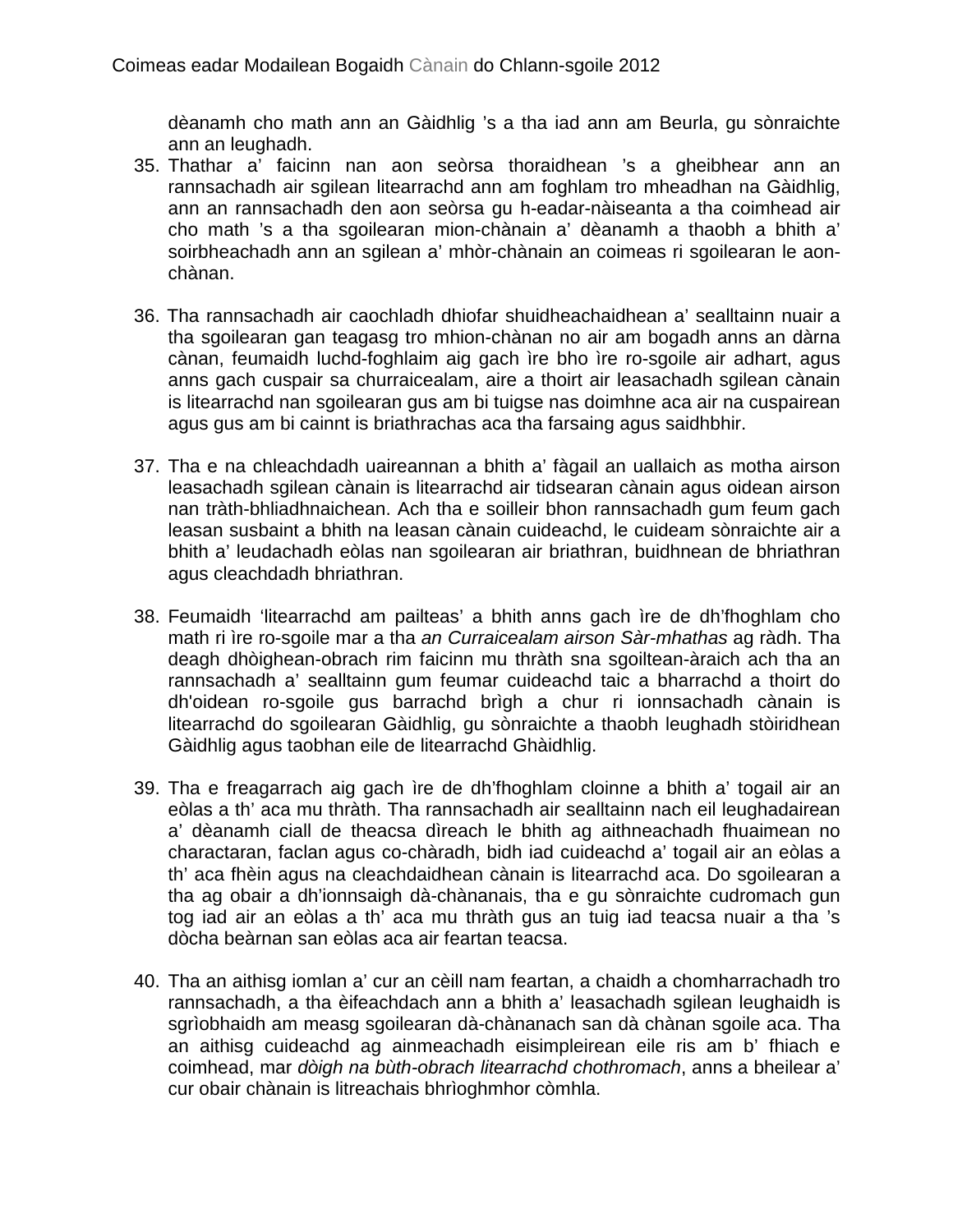Coimeas eadar Modailean Bogaidh Cànain do Chlann-sgoile 2012

# **A' toirt a-steach is a' leasachadh a' mhòr-chànain nàiseanta agus nuadhchànanan**

- 41. Tha Plana Gnìomh Coimisean na h-Eòrpa *A' Cur air Adhart Ionnsachadh Chànanan agus Iomadachd Chànanan* (2003) a' brosnachadh gun ionnsaich gach saoranach an cànan màthaireil agus dà chànan eile (MT + 2). Mar thoradh air seo, tha ionnsachadh èigeantach ann an cànan eile a' tachairt nas tràithe agus nas tràithe, le cuid a dhùthchannan mar an Spàinn agus Lugsamburg ga dhèanamh èigeantach gun ionnsaich clann cànan eile air a' chiad bhliadhna san sgoil.
- 42. Tha an t-Aonadh Eòrpach ag ràdh Ionnsachadh Susbaint is Cànain Aonaichte (ISCA) ri foghlam dà-chànanach sna stàitean aige. 'S e teirm fharsaing a th' ann an ISCA, a' gabhail a-staigh prògram foghlaim sam bith anns a bheilear a' cleachdadh 'dàrna' no 'nuadh' chànan no cànan 'cèin' gus cuspairean neochànanach a theagasg. Mar sin, chan eil ISCA a' buntainn ri Gàidhlig ann am Foghlam tron Ghàidhlig.
- 43. Mar as trice bidh prògraman ISCA ag amas air 'comas co-luadair' a thaobh sgilean tuigse is conaltraidh an àite làn-fhileantas, gu sònraichte nuair nach eil mòran teagaisg ga dhèanamh san dàrna cànan sa churraicealam. Bidh cuid a phrògraman ISCA a' cur pàirt nach beag den churraicealam gu feum gus teagasg tro mheadhan chànanan cèine agus anns na prògraman sin faodaidh sgilean tuigse is conaltraidh anabarrach math a bhith aig sgoilearan agus thèid susbaint nan cuspairean a theagasg chun na h-ìre a bhiodh dùil ris.
- 44. Aig ìre na h-àrd-sgoile ann an tòrr sgoiltean, tha tidsearan cànain is chuspairean ag obair còmhla feuch am freagair an dà sheòrsa leasain air a chèile gus an tig piseach air sgilean cànain nan sgoilearan ann an structar a tha air a dhealbh seach air thuaiream. Thathar den bheachd gu bheil an dòigh ionnsachaidh seo a' cur air adhart àrainneachd ionnsachaidh nas fhìre seach an seòrsa susbaint a gheibhear le teagasg cànain traidiseanta a tha 'mas fhìor' no ficseanail.
- 45. Tha rannsachadh ann an co-theacsaichean ISCA a' dearbhadh:
	- gu bheil sgilean nan sgoilearan sa chiad chànan gan leasachadh mar a bhiodh dùil a dh'aindeoin 's gu bheilear a' toirt seachad pàirt nach beag den churraicealam ann an cànan eile;
	- gu bheil barrachd pisich a' tighinn air sgilean san 'dàrna' cànan no cànan 'cèin' nuair a thathar ga chleachdadh mar chànan teagaisg airson cuspairean neo-chànanach;
	- gu bheil piseach a' tighinn air ionnsachadh susbaint agus nach eil teagasg tro mheadhan a' chànain eile a' toirt droch bhuaidh air;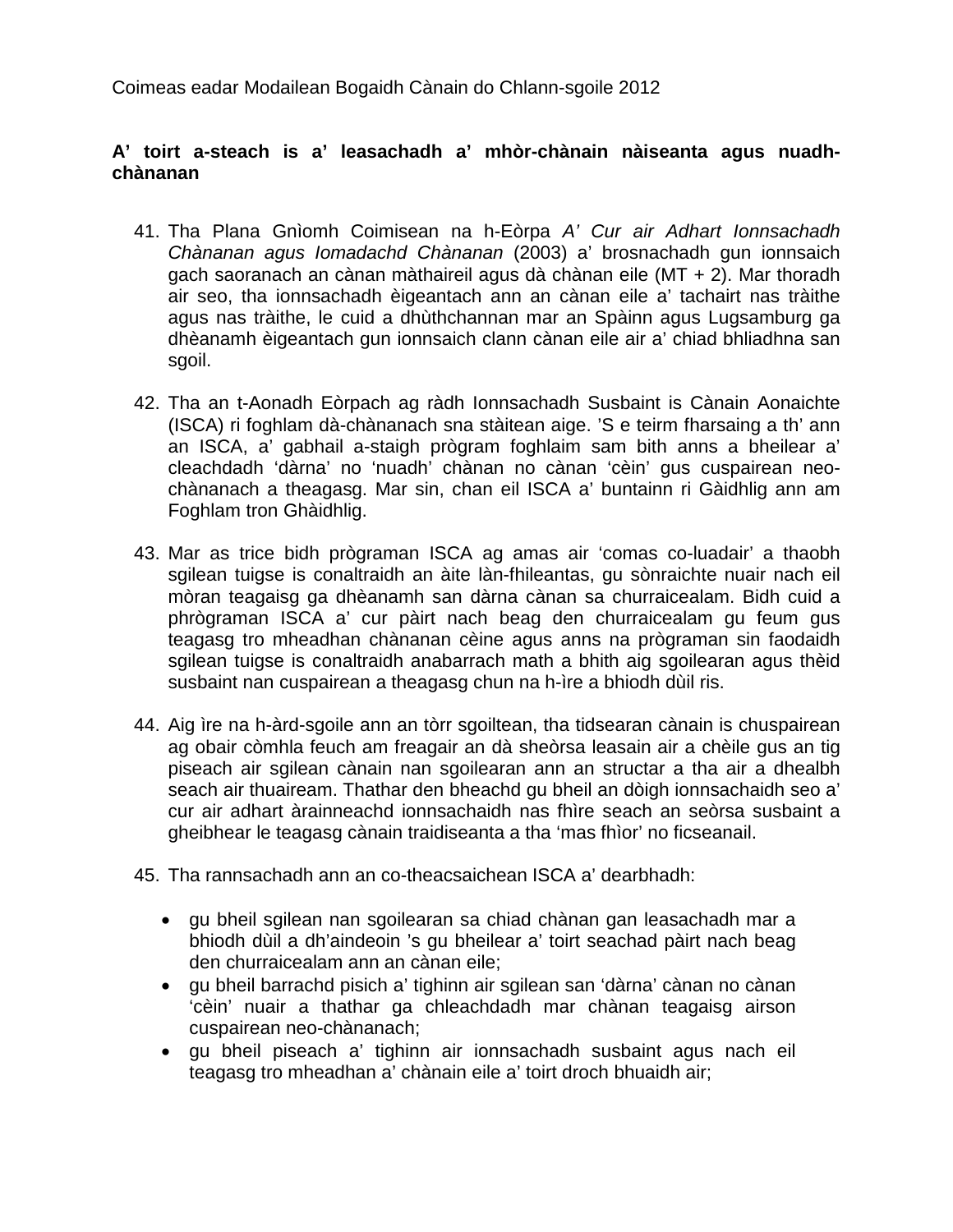- gu bheil foghlam ISCA mar as trice freagarrach don a h-uile seòrsa sgoileir.
- 46. A rèir na fianais tha barrachd chomasan aig sgoilearan ann an cànan cèin no nuadh-chànan nuair a thèid an teagasg le prògram 'leth-bhogadh' ISCA an àite dòigh-teagaisg thraidiseanta airson nuadh-chànanan, mar sin b' fhiach coimhead ris mar phàirt de dh'Fhoghlam tron Ghàidhlig.
- 47. Tha barrachd is barrachd mhodailean trì-chànanach rim faicinn ann am foghlam mion-chànanan. Tha an aithisg iomlan a' sealltainn mar a shoirbhich le bhith a' cur ISCA an sàs ann an teagasg Beurla ann am modailean foghlam tro mheadhan na Basgais.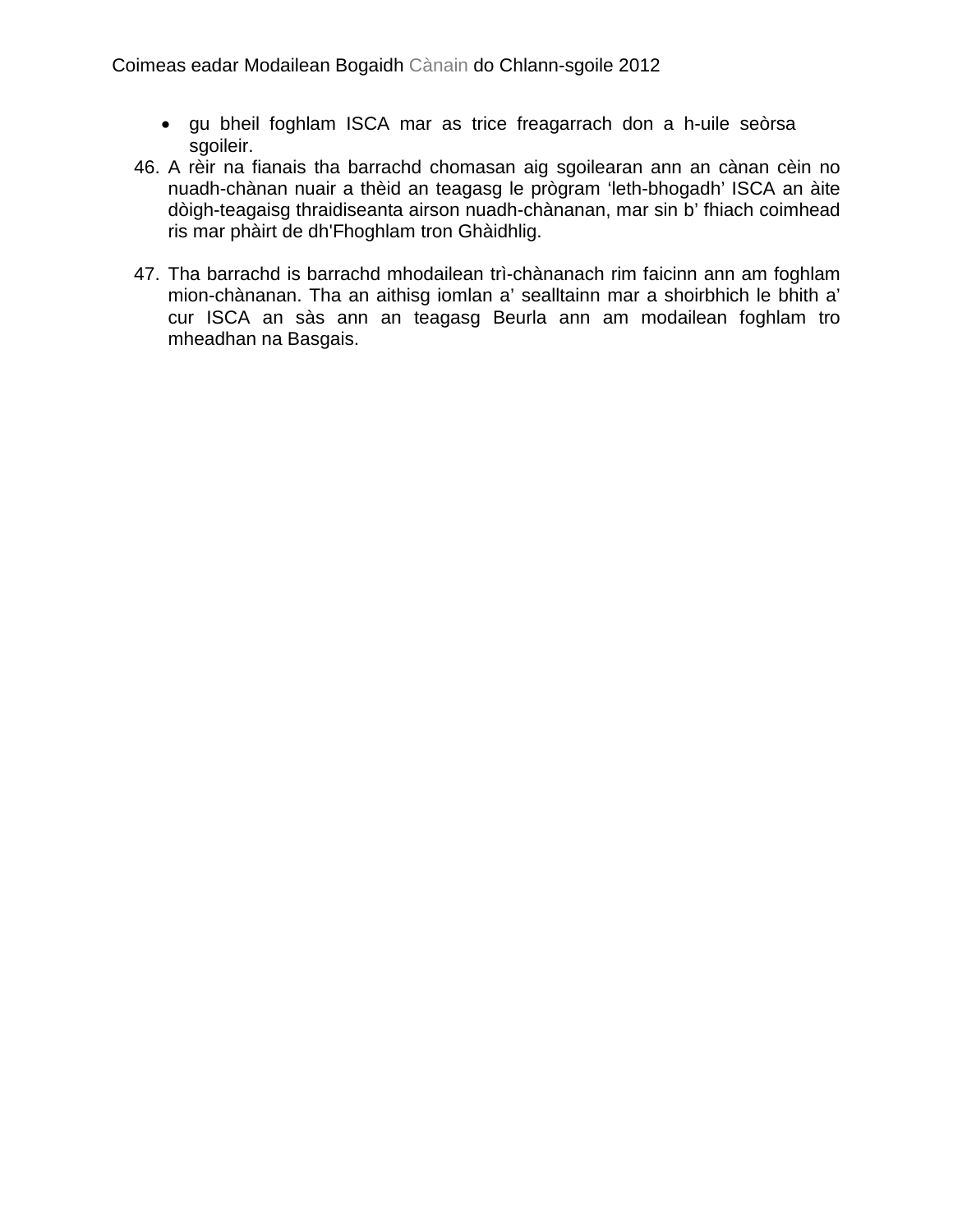# **Tuilleadh leasachaidh air Foghlam tron Ghàidhlig ann an Alba**

- 48. Tha tòrr nithean an lùib Foghlam tron Ghàidhlig a tha ionann ri modailean soirbheachail eile airson foghlam am mion-chànanan 'dualchasach' agus foghlam bogaidh am mion-chànanan, mar an cuideam a thathar a' cur air lànbhogadh aig ìre thràth, agus a' cumail ri cha mhòr làn-theagasg ann an Gàidhlig sa bhun-sgoil bho BS2/3 air adhart. Tha an aithisg iomlan cuideachd a' toirt iomradh air grunn eisimpleirean de dheagh dhòighean-obrach ann an lìbhrigeadh Foghlam tron Ghàidhlig aig gach ìre.
- 49. Ann am Foghlam tron Ghàidhlig, mar a tha fìor do mhion-chànanan dualchasach no bogadh ann am mion-chànanan eile tha daonnan feum air:
	- piseach leantainneach air teagasg Foghlam tron Ghàidhlig, stuthan ionnsachaidh is goireasan;
	- oidean is tidsearan tro Ghàidhlig aig ìre ro-sgoile, bun-sgoile is àrd-sgoile le teisteanasan is trèanadh ro mhath a thèid a leasachadh ri ùine, feuch an tig piseach air:
		- o cho fileanta 's a tha iad ann an Gàidhlig;
		- o an tuigse a th' aca air ionnsachadh bogaidh am mion-chànan;
		- o an comas aca, fiù 's mar thidsearan chuspairean, gus teagasg ann an dòigh a bheir piseach air comasan cànain is litearrachd nan sgoilearan dà-chànanach aca;
	- barrachd chothroman do dh'oidean is tidsearan am Foghlam tron Ghàidhlig a bhith ag ionnsachadh bho chèile agus goireasan a cho-roinn.
- 50. Mar a tha fìor do mhion-chànanan eile, tha na 'modailean' airson foghlam mionchànain mar a tha iad air am mìneachadh agus air am moladh ann am poileasaidhean gu tric a' dol an aghaidh na fianais a gheibhear bho na tha tachairt sna clasaichean. Ann an Alba, coltach ri àiteachan eile, tha barrachd is barrachd mothachaidh dha mar a dh'fheumar coimhead ri dòighean-teagaisg sna clasaichean, agus mar a dh'fheumar coimhead ri sàr dhòighean-obrach agus iad sin a cho-roinn eadar oidean is tidsearan tro CPD, ITE agus stiùiridhean nàiseanta.
- 51. Tha an aithisg seo air coimhead air cuid de na ceistean as deatamaiche a thaobh dhòighean-teagaisg mar: a' frithealadh air feumalachdan eadar-dhealaichte luchd-ionnsachaidh L1 is L2, agus a' comharrachadh chleachdaidhean ionnsachaidh èifeachdach a bheir piseach air, agus a chuireas brìgh ri, sgilean cànain is litearrachd sgoilearan dà-chànanach aig gach ìre agus air feadh a' churraicealaim. Chithear ro-innleachdan gus coimhead ris na ceistean seo san aithisg iomlan.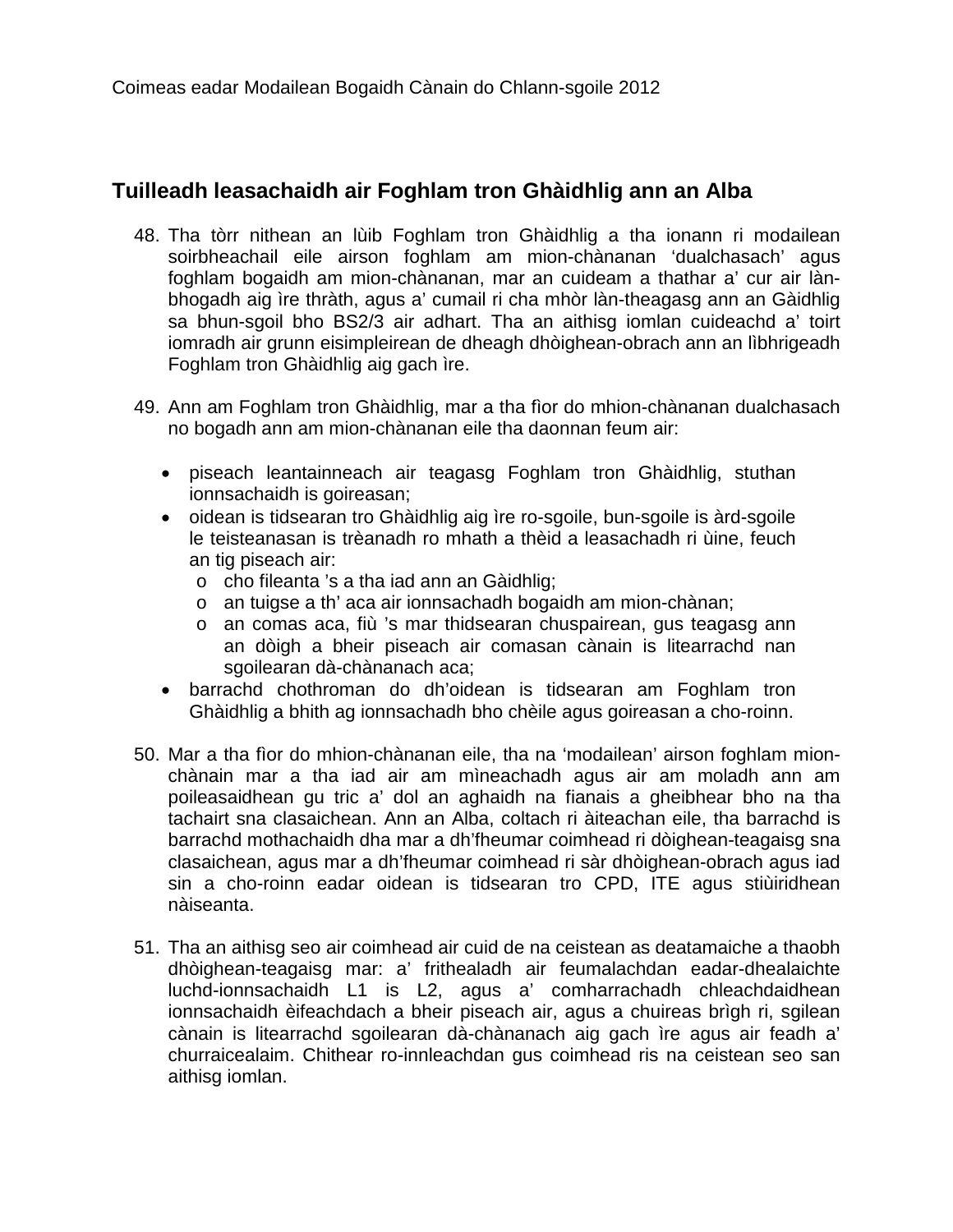- 52. Tha an rannsachadh air cleachdadh san t-seòmar teagaisg a chaidh a sgrùdadh airson na h-aithisg seo a' tarraing aire cuideachd do mar a dh'fheumar coimhead gu cùramach air dè an t-àite a th' aig a' Bheurla (agus cànan dachaigh sam bith eile) ann an ionnsachadh tro mheadhan na Gàidhlig. Tha a' cheist seo ann aig gach ìre, bho ro-sgoil gu àrd-sgoil, agus tha e follaiseach gu bheil feum air sgrùdadh feuch an gabh dòighean-teagaisg a chruthachadh a tha freagarrach do dh'fhoghlam tro mheadhan na Gàidhlig.
- 53. Tha na modailean le foghlam trì-chànanach air an tugadh sùil cuideachd a' sealltainn gum faodar 's dòcha feallsanachd Eòrpach no ISCA a chur an sàs, anns a bheilear a' cleachdadh nuadh-chànanan mar mheadhan teagaisg, airson cuid a chuspairean sa churraicealaim aig Foghlam tron Ghàidhlig an-dràsta. Tha na dh'fhiosraich modailean cànain eile a' sealltainn gum biodh barrachd fileantais aig sgoilearan foghlam Gàidhlig nan deigheadh an fheallsanachd air cùl ISCA a chur an sàs ann a bhith a' teagasg Gàidhlig mar chuspair agus mar mheadhan teagaisg airson grunn chuspairean sa churraicealam ann an sgoiltean Beurla.
- 54. Chaidh grunn cheistean mu structaran is cosgaisean a thogail. Nam measg bha na cosgaisean an lùib tuilleadh trèanaidh airson oidean is tidsearan, leasachadh stuthan teagaisg, 'dian-bhogadh' airson sgoilearan a thig don t-siostam aig ìre nas anmoiche agus a' cur an sàs nuadh-chànanan mar mheadhan teagaisg ann an cuspairean neo-chànanach sa churraicealam.

# **Molaidhean**

- A rèir a' mholaidh aig HMIe (2011) airson stiùireadh sgrìobhte nàiseanta air Foghlam tron Ghàidhlig, bu chòir stiùireadh a bhith ann mar phàirt dheth air:
	- o mar a thig piseach leantainneach air bogadh am Foghlam tron Ghàidhlig aig gach ìre bho 3–18;
	- o cuin a bu chòir do chlann gluasad bho 'làn-bhogadh' gu 'bogadh', gus dèanamh cinnteach à cunbhalachd ann am foghlam bun-sgoile;
	- o mar a dh'aithnichear gu bheil pàiste 'deiseil' airson Beurla ionnsachadh gu foirmeil, no faodar dìreach a ràdh gun tig Beurla 'foirmeil' a-staigh gu gach bun-sgoil Ghàidhlig ann am BS3.
- Bu chòir dòighean-teagaisg iomchaidh a stèidheachadh gus an Curraicealam airson Sàr-mhathas airson sgoiltean-àraich a chur an gnìomh le buaidh ann am Foghlam tron Ghàidhlig. Bu chòir don stiùireadh air Foghlam ro-sgoile tron Ghàidhlig coimhead ri na dh'fheumas oidean ro-sgoile:
	- o fileantas is misneachd sna comasan Gàidhlig aca fhèin;
	- o tuigse iomlan air dà-chànanas agus togail cànain ann am foghlam bogaidh mion-chànain;
	- o eòlas air dòighean-teagaisg gus an toir iad taic do, agus gus an làimhsich iad, na feumalachdan cànain is foghlaim eadar-dhealaichte a th' aig clann le Gàidhlig agus gun Ghàidhlig.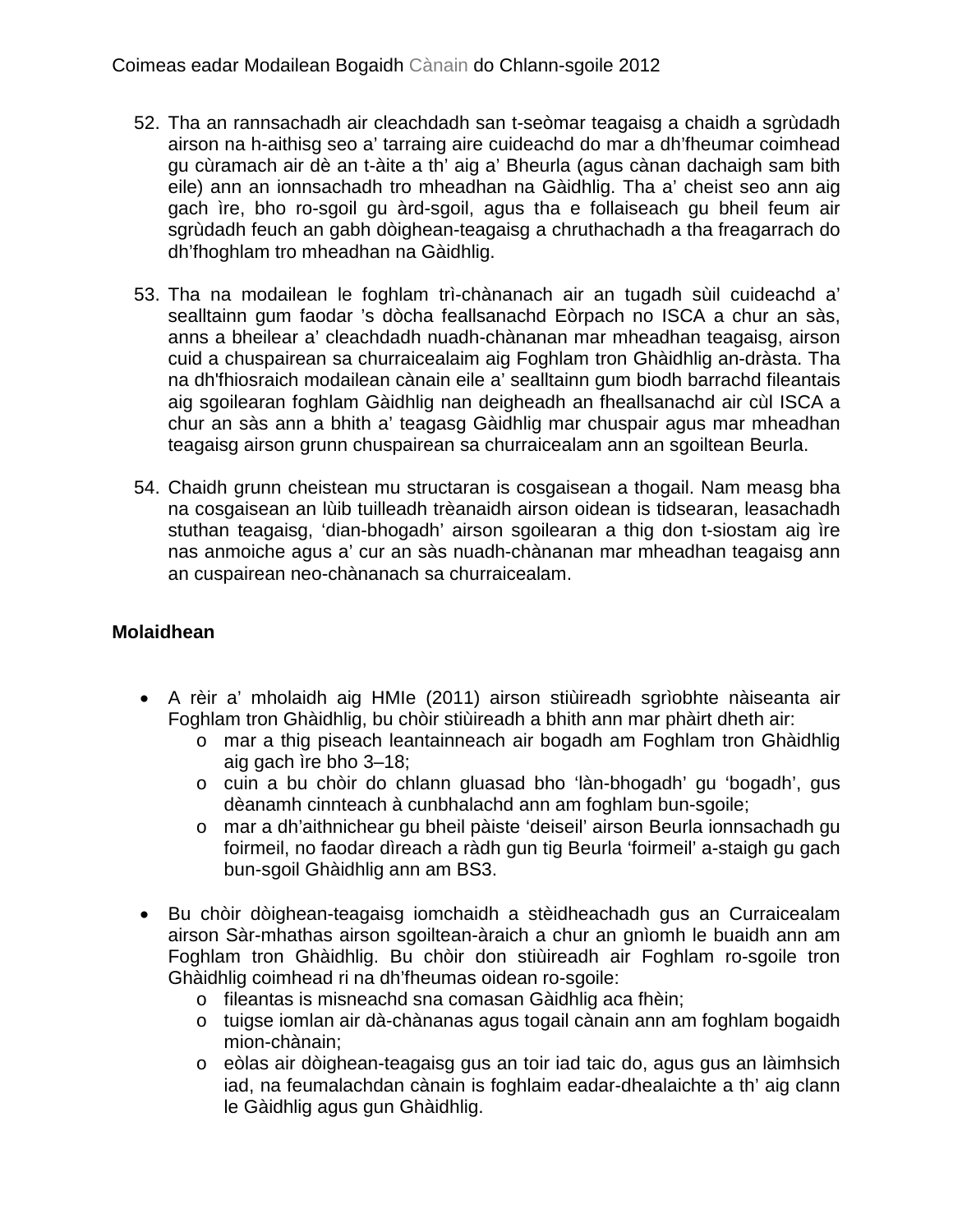- Bu chòir CPD leantainneach a thoirt do gach oide aig ìre ro-sgoile, bun-sgoile agus àrd-sgoile:
	- o gus deagh chleachdaidhean ionnsachaidh ann am foghlam bogaidh am mion-chànan agus teagasg tron Ghàidhlig a cho-roinn; agus
	- o gus an toir gach tidsear (tidsearan chuspairean cuideachd) taic is oideachadh a tha sàr-mhath is cunbhalach do sgoilearan dà-chànanach agus iad ag ionnsachadh sgilean cànain is litearrachd ann am Foghlam tron Ghàidhlig.
- Bu chòir do *Bhòrd na Gàidhlig* agus *Foghlam Alba* obair còmhla gus daoine a bhrosnachadh a bhith a' cleachdadh lìonraidhean mar GLOW barrachd agus gus dèanamh cinnteach gu bheil cothrom aig gach tidsear no oide ann am Foghlam tron Ghàidhlig air goireasan is trèanadh ùr.
- Bu chòir do *Bhòrd na Gàidhlig* beachdachadh air sgioba no lìonra a stèidheachadh le tidsearan no oidean tron Ghàidhlig aig a bheil deagh eòlas a bheireadh taic is comhairle do thidsearan tron Ghàidhlig agus Foghlam Gàidhlig do luchd-ionnsachaidh, aig gach ìre de dh'Fhoghlam tron Ghàidhlig.
- Bu chòir oidean a bhrosnachadh gus IT a chur gu barrachd feum mar inneal gus deagh chleachdaidhean a cho-roinn eadar sgoiltean is ùghdarrasan ionadail, mar eisimpleir, tro Àrainneachd Ionnsachaidh Mas Fhìor (VLE), Skype agus colabhairtean bhidio.
- Bu chòir prògraman cànain Gàidhlig a leasachadh a bheir taic do chlann le feumalachdan ionnsachaidh agus aig am biodh feum 's dòcha air taic-cànain shònraichte.
- Bu chòir do *Bhòrd na Gàidhlig* beachdachadh air dè an dòigh as fheàrr Gàidhlig ionnsachadh agus taic-ionnsachaidh a thoirt do sgoilearan a thig don t-siostam anmoch los gun urrainn dhaibh a dhol gu Foghlam tron Ghàidhlig aig àm sam bith.
- Bu chòir taic-cànain a bharrachd a bhith ann do luchd-ionnsachaidh na Gàidhlig gus an urrainn dhaibh a ghluasad gu Foghlam tron Ghàidhlig.
- Bu chòir do *Bhòrd na Gàidhlig* beachdachadh air sgeama dearbhaidh airson an dòigh-teagaisg aig ISCA airson nuadh-chànanan a chur an sàs mar phàirt de dh'Fhoghlam tron Ghàidhlig aig ìre na bun-sgoile agus/no ìre na h-àrd-sgoile. Bu chòir sùil a chumail air a leithid a dh'iomairt agus measadh a dhèanamh air, feuch an gabhadh modail mar sin a sgaoileadh mean air mhean.
- Bu chòir do *Bhòrd na Gàidhlig* sgrùdadh farsaing a chur air adhart air Gàidhlig do Luchd-ionnsachaidh sa Bhun-sgoil (GLPS) agus san Àrd-sgoil, gus measadh a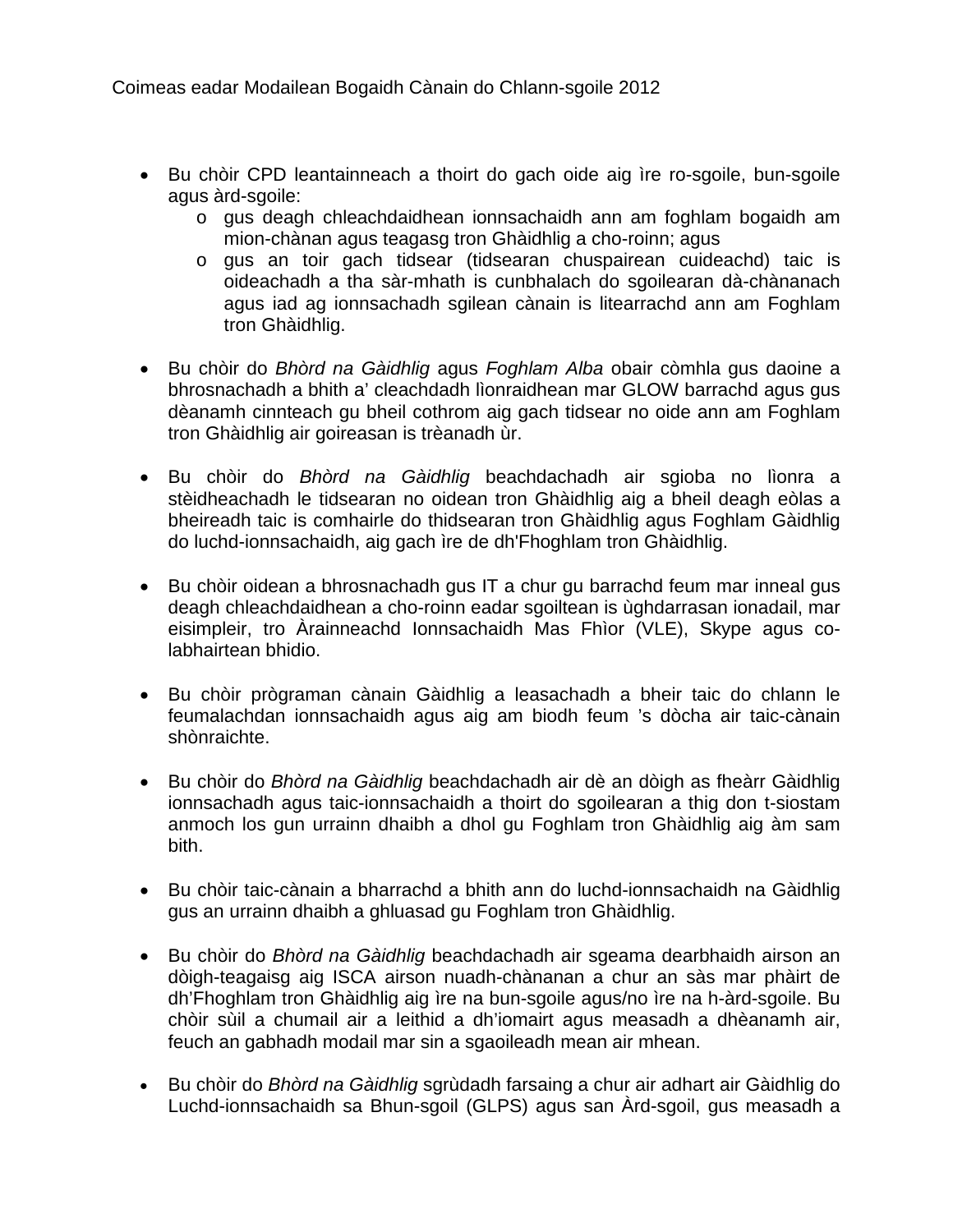dhèanamh air dè cho buadhach 's a tha an t-ionnsachadh sin agus gus faicinn dè an dòigh as fheàrr an t-ionnsachadh sin a lìbhrigeadh agus dè an dòigh as fheàrr taic a chumail ris ri taobh Foghlam tron Ghàidhlig. Bu chòir don Bhòrd coimhead cuideachd ri dòighean-teagaisg ISCA airson a bhith a' cleachdadh Gàidhlig mar mheadhan teagaisg airson cuid a chuspairean air a' churraicealam ann an sgoiltean Beurla.

• A rèir stiùireadh a' Churraicealaim airson Sàr-mhathas, bu chòir àrd-sgoiltean a bhith air am brosnachadh gus Gàidhlig no mion-chultaran fhighe a-steach do bharrachd raointean den churraicealam agus raointean taobh a-muigh a' churraicealaim.

**\* \* \* \* \* \* \* \* \* \***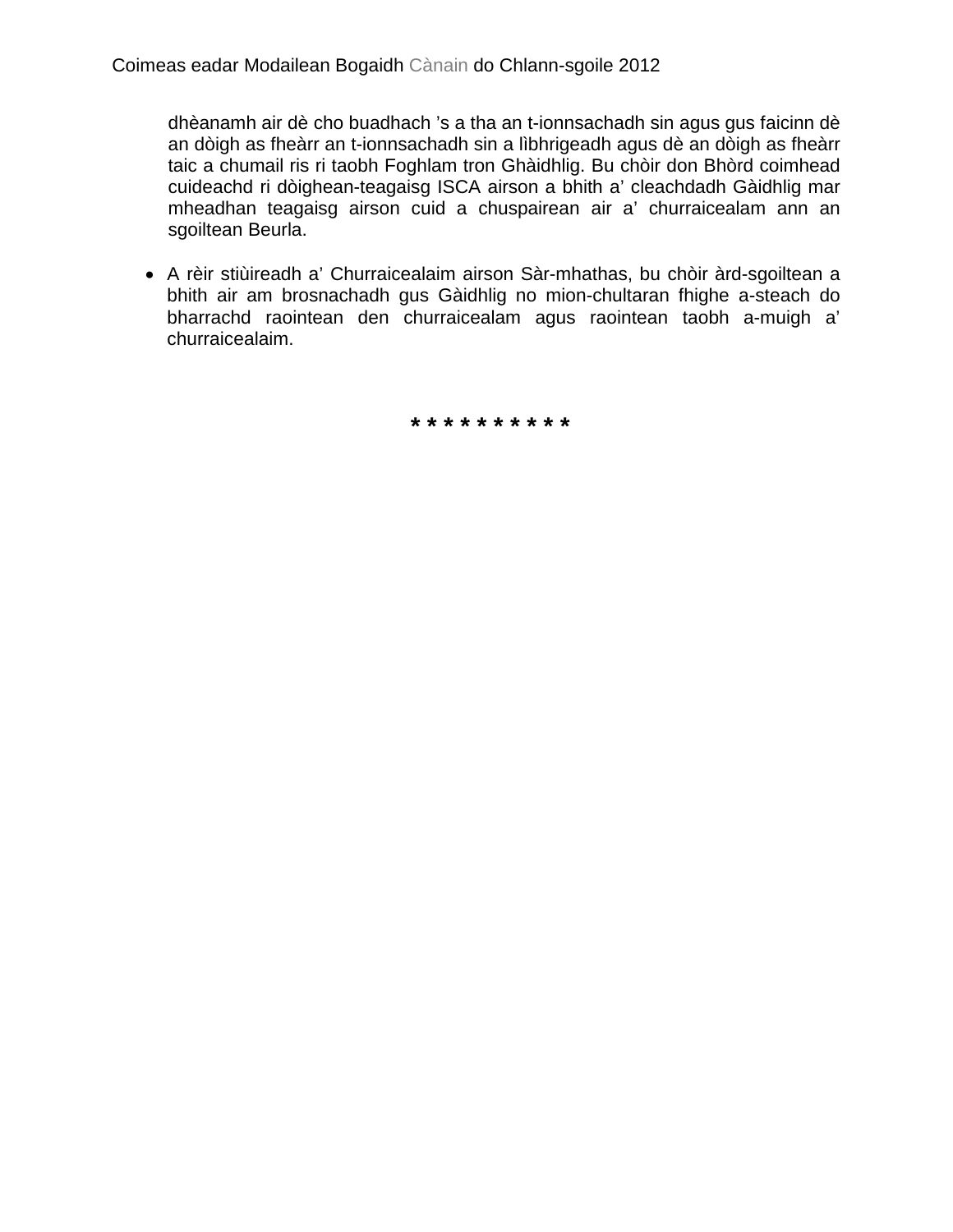

# **Comparison of Language Immersion Models for Pupils**

**Summary**

**February 2012**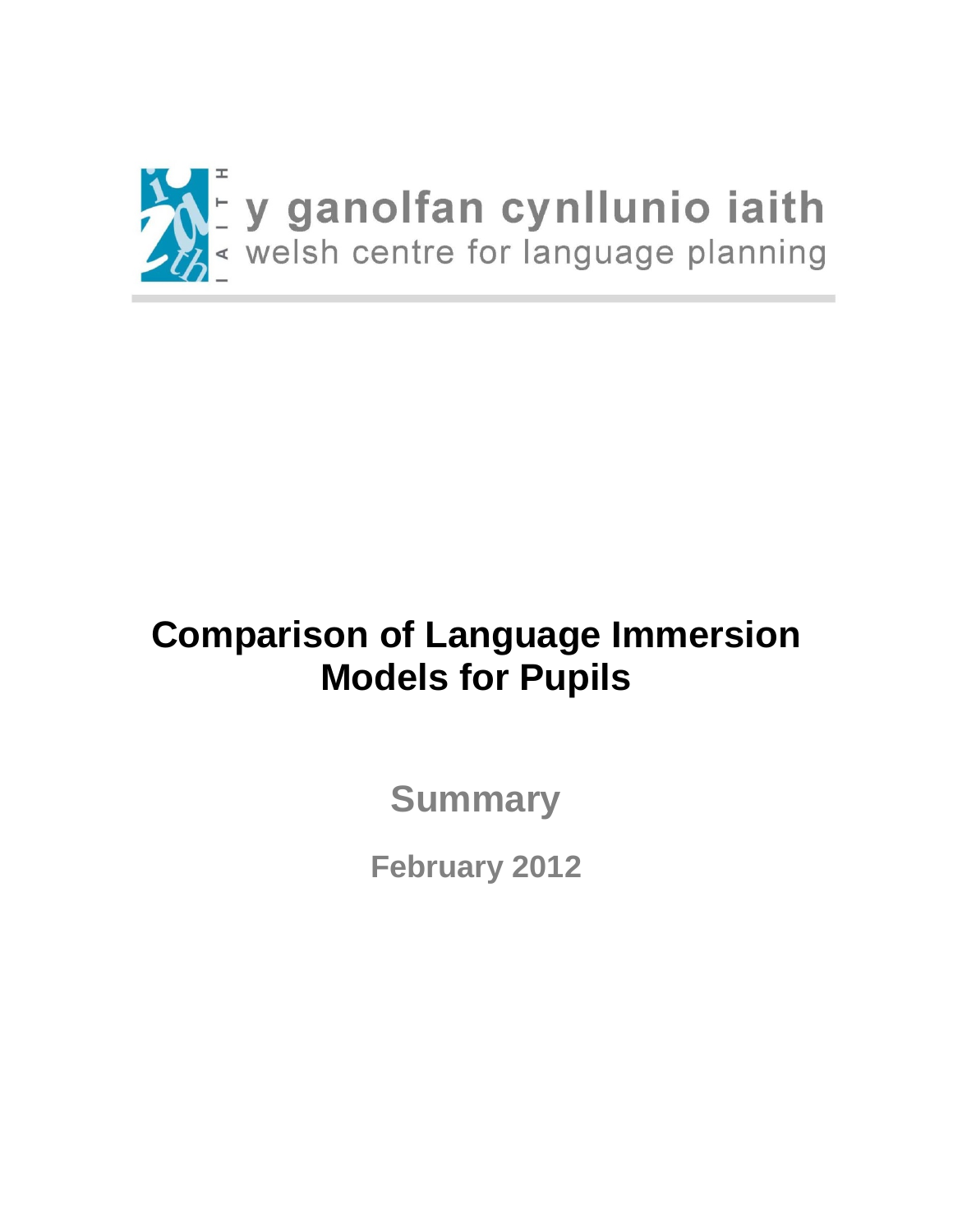

**Parc Busnes Aberarad Castellnewydd Emlyn Sir Gaerfyrddin SA38 9DB**

> **Tel: 01239 711668 [post@iaith.eu](mailto:post@iaith.eu) [www.iaith.eu](http://www.iaith.eu/)**

# **Authors:**

Kathryn Jones, IAITH: Welsh Centre for Language Planning and Mona Wilson, University of Strathclyde

The company and authors retain their usual rights to be acknowledged when quoted from this report.

Commissioned by: **Bòrd na Gàidhlig** Darach House, Stoneyfield Business Park Inverness, IV2 7PA Tel: 01463 225454 www.gaidhlig.org.uk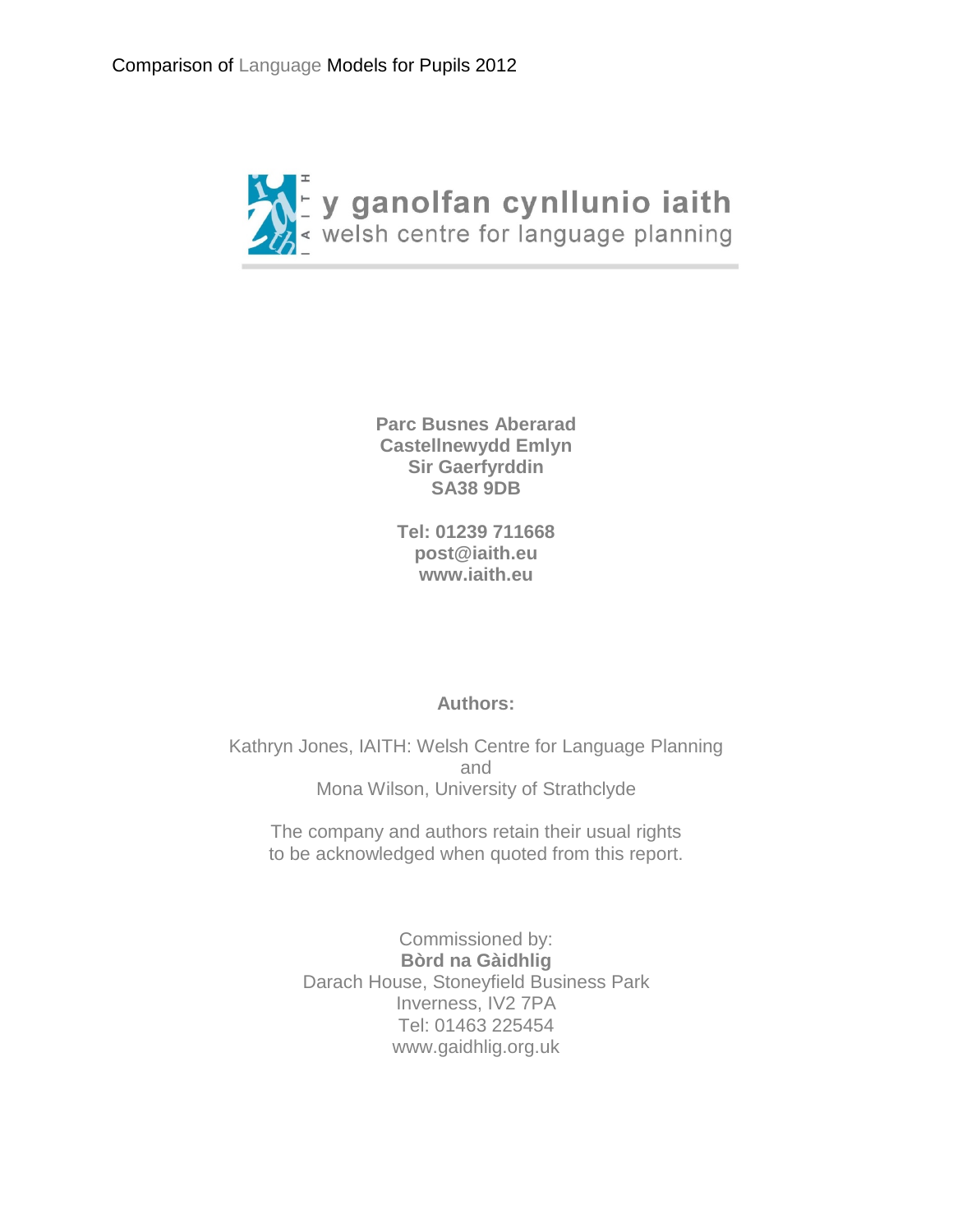# **Project aim**

- 1. The aim of this Bòrd na Gàidhlig funded project has been to review the literature and guidance on good practice in the immersion classroom teaching and learning of minority languages, from pre-school to high school, both internationally and in Scotland, such as would be applicable to the promotion of Scots Gaelic in Scotland.
- 2. The full report presents, for comparison with Gaelic medium education as it has developed hitherto in Scotland, a synopsis of the immersion models in Aotearoa/New Zealand, Hawai'i, Canada and the United States. In the European context, the report focuses upon the bilingual education models in Wales, Ireland, Catalonia and The Basque Autonomous Community. It also draws upon the research literature more widely to address each of the issues identified in the original research brief.

## **Comparing 'models' of immersion education**

#### **'Second language' immersion**

- 3. In Canada, early immersion usually involves 100% French for 4–5 year olds in Kindergarten and 5–7 year olds in grade 1. One period of English language arts is introduced in grade 2 (at age 6–8), grade 3 (age 7–9) or sometimes as late as grade 4 when children are 8–10 years old. By grade 5 (age 9–11) and grade 6 (age 10–12) the instructional time is divided equally between the two languages and the amount of instructional time through French usually declines to about 40% in grade 7 (age 11–13), grade 8 (age 12–14) and grade 9 (age 13–15) with further reduction at the high school level as a result of a greater variety of course offerings in English than in French. French immersion programmes in Canada are fully bilingual in as much as the teaching staff are all bilingual, both French and English are used as the languages of instruction in a structured and organised manner and they aim to develop fully bilingual and biliterate pupils. The pupils in French 'second language immersion' are L2 learners of the target immersion language and classes are therefore more homogeneous than the other minority language contexts reviewed.
- 4. The reviews of the Canadian model and other models of 'second language' immersion internationally have identified the following three major positive outcomes: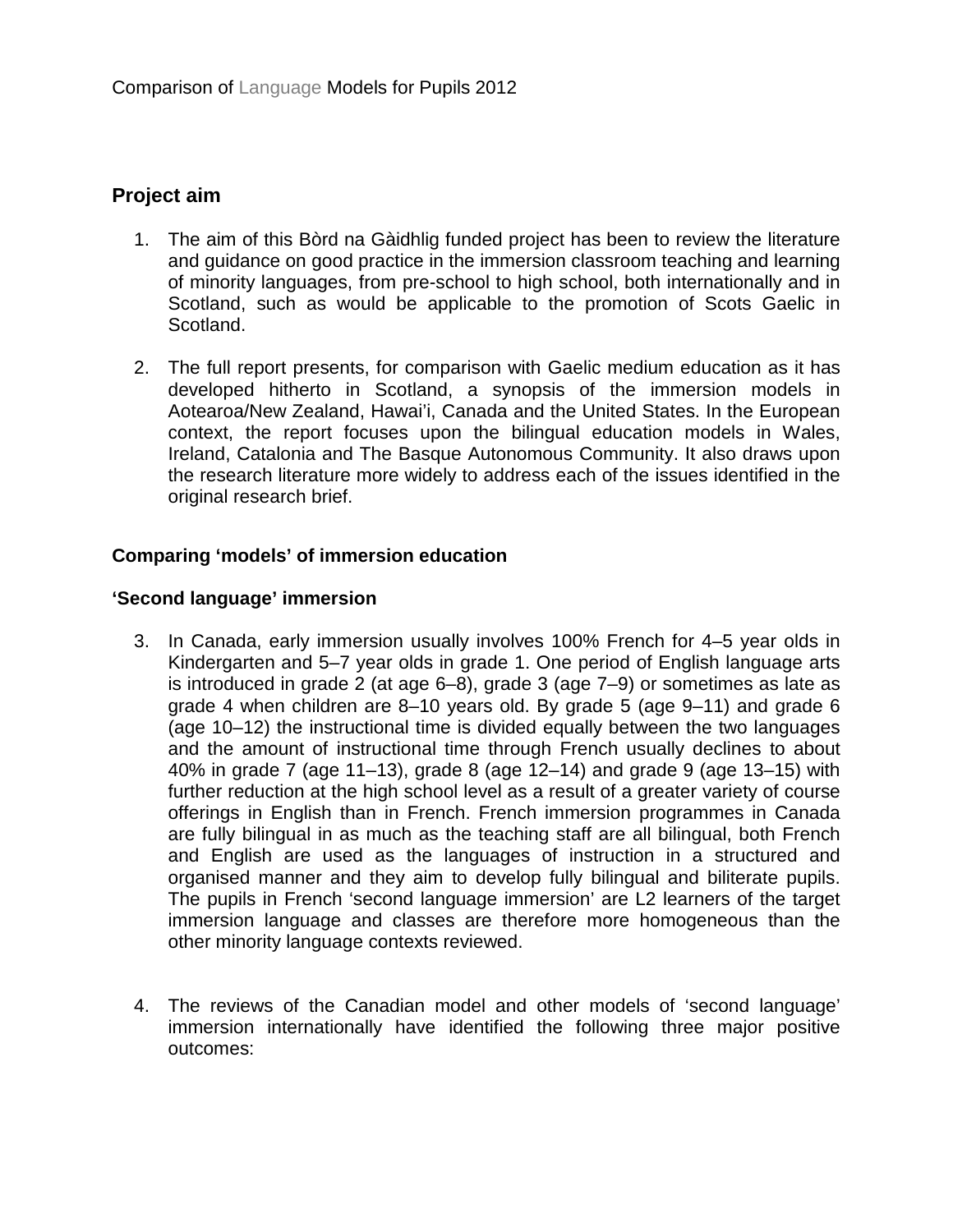- 1. Immersion students surpass mainstream students in their acquisition of a second language.
- 2. After approximately six years of schooling, immersion students have caught up and, in the case of early total immersion pupils, go on to exceed the first language attainment of their monolingual peers.
- 3. Early total immersion pupils gain a second language without any negative effect upon their performance in their other curriculum subjects.

## **Immersion revitalization bilingual education**

## **Māori**

5. It is a feature of Māori-medium education that 'full immersion' (Level 1: 81 – 100% Māori) is the main form of Māori-medium provision. Furthermore, the majority of Level 1 full immersion programmes exist as separate, whole-school Kura Kaupapa Māori (rather than units or streams in English-medium schools). Research on Māori-medium education confirm the general findings of immersion education elsewhere, that it is the full immersion (81% – 100%) programmes that are the most successful and that partial programmes which teach more than 51% – 80% (Level 2) in the target language can also have positive results. Consequently, it is argued that Māori-medium education be concentrated in the Level 1 and Level 2 forms of provision rather than continuing to expand provision generally with lower Level 3 (31% – 50% Māori) and Level 4 (12% – 30% Māori) of bilingual education.

# **(Immersion in) Developmental Bilingual Education**

# **Scottish Gaelic**

- 6. In Scotland, the development of Gaelic Medium Education (GME) has been based on a 'language immersion' approach to teaching and learning through the medium of a second and heritage language. In Gaelic-medium provision, learning and teaching is wholly through Gaelic during the **total immersion phase** during pre-school education and from P1 to P3. English language is then gradually introduced through the medium of Gaelic in the **immersion phase**  (around P2/3), with Gaelic remaining the predominant language of the classroom in all areas of the primary curriculum.
- 7. At secondary level, there is a much more disjointed picture with provision varying greatly from school to school and between local authorities. Whilst 46 secondary schools provide Gaelic language teaching in some form, only 14 deliver other subjects through the medium of Gaelic. These subjects are mainly available in S1 and S2 and only a few schools offer geography, history, mathematics and modern studies right through to S4.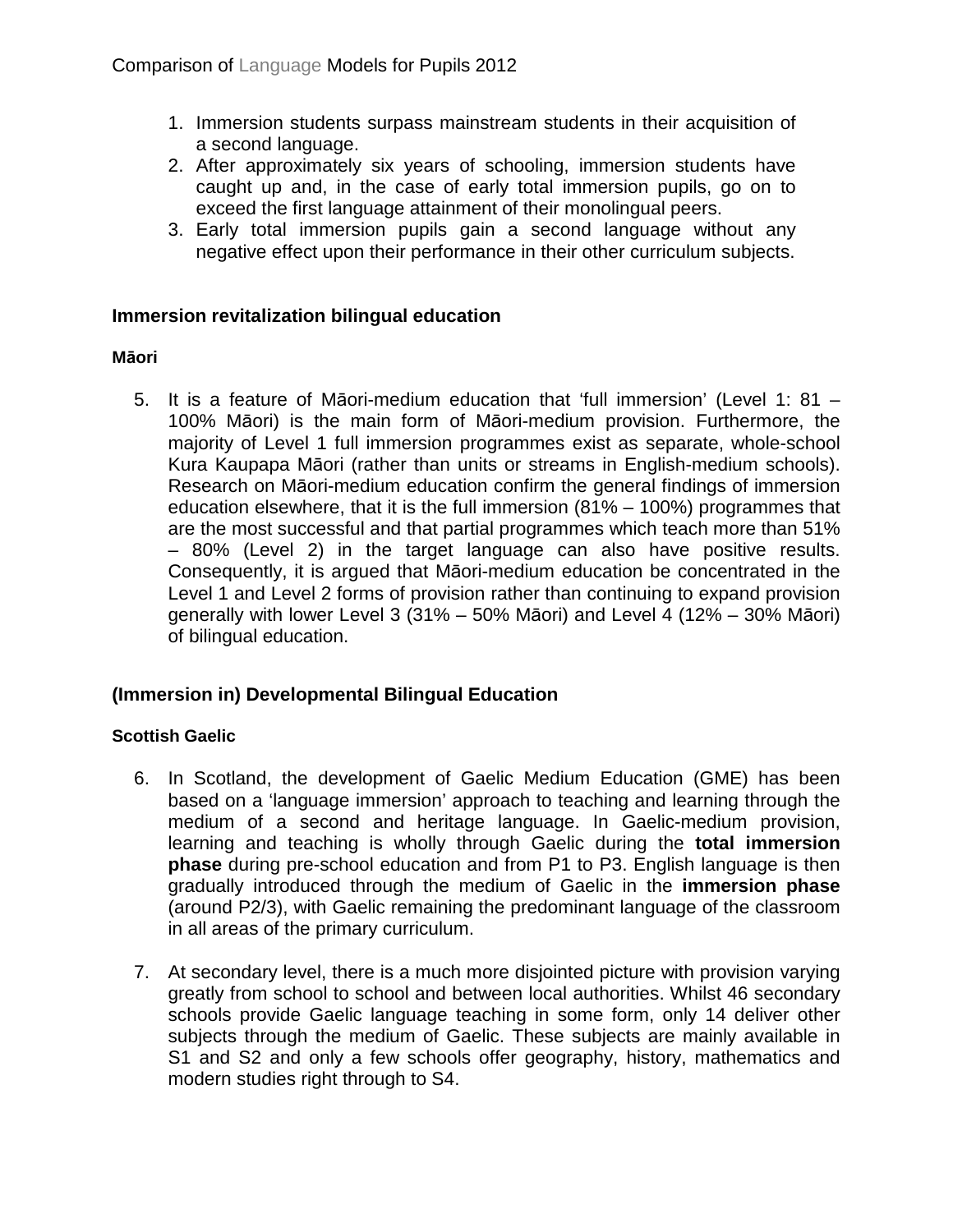#### **Welsh**

- 8. In Wales, Welsh-medium preschools and primary schools are environments in which all pupils in the Foundation Phase (age 3–7) experience all areas of learning through the medium of Welsh. In Welsh-medium primary schools, Welsh is also the main medium of instruction for pupils aged 7–11, with at least 70% of the curriculum being taught through the medium of Welsh. English is introduced formally in Year 3 when pupils are 7–8 years old and taught as a subject through the medium of English. The remainder of the primary curriculum is delivered in Welsh. It is expected that all pupils will be able to transfer to Welsh-medium secondary schools, regardless of the children's home language. It is also expected that by the end of primary school, pupils will have achieved an equivalent standard in English as those pupils educated in English medium schools.
- 9. **Welsh-medium secondary schools** typically teach all subjects apart from English through the medium of Welsh although some schools may introduce English terminology in one or two subjects. There are also three types of bilingual secondary schools: **Category A bilingual** schools teach at least 80% of subjects (apart from English and Welsh) through the medium of Welsh to all pupils. In these schools one or two subjects may be taught to some pupils through the medium of English or both languages. **Category B and C bilingual schools** have Welsh medium 'streams' teaching at least 80% or 50% – 79% of subjects respectively alongside English medium streams.

#### **Irish**

- 10. In the *Gaeltacht*, primary schools located in areas of 70%+ Irish speakers typically conduct most classes through the medium of Irish. A small number of classes are taught through the medium of English in schools located in 50% – 69% Irish speaking areas. In areas with a lower percentage of Irish speakers, primary schools typically teach around half the curriculum either primarily or totally through the medium of English. As regards the medium of instruction in secondary school in the *Gaeltacht*, teaching through the medium of Irish is considered to be in a 'state of crisis'. Many schools in areas of less than 49% Irish speakers teach through English only or primarily through the medium of English. Even in post-primary schools located in strong *Gaeltacht* areas (70%+ Irish speakers) over 10% of the teaching is through the medium of English in some of the traditional subjects.
- 11. Outwith the *Gaeltacht*, the majority of all-Irish schools employ an early total immersion policy for the first year of Junior Infants (age  $4 - 5$ ). English language arts are introduced in Senior Infants when the pupils are aged  $5 - 6$ . This is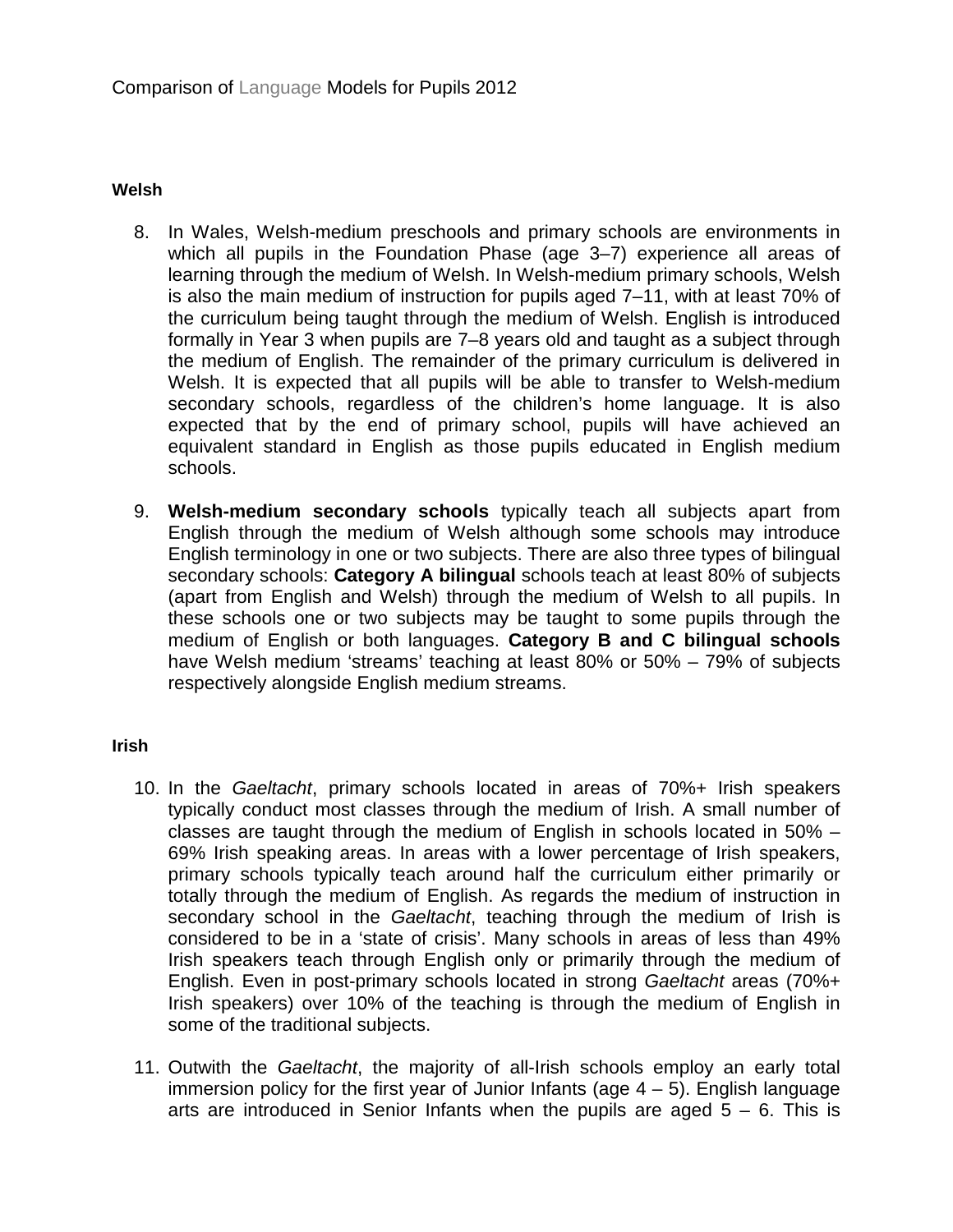earlier than the introduction of English in the Scottish Gaelic and Welsh models but echoes the practice in, for example, Swedish immersion in Finland. The remaining 85% of instruction is conducted through the medium of Irish and this 'high language intensity' model of immersion, is consistent across all the all-Irish immersion schools and maintained throughout primary and secondary education. A totally Irish early immersion approach is employed in Irish-medium preschools in all parts of the Republic of Ireland.

## **Catalan in Catalonia**

12. Following its Statute of Autonomy in 1979 the government of Catalonia implemented an optional Linguistic Immersion Programme for children aged 3– 12. Since 1983 Catalan has become a compulsory medium of education at all levels. Official figures indicate that in the primary school sector, over 90% of primary school classes are taught in Catalan and 49% of secondary school classes are also Catalan medium. The dominance of Catalan as the medium of compulsory education has not been without its detractors, although it would appear that there is far less opposition to this model within Catalonia itself than in Castilian-speaking Spain.

## **Basque in the Basque Autonomous Community (BAC)**

- 13. In the BAC, three main models of primary and secondary education have emerged as a result of reinstating the Basque language's status in the BAC.
	- **Model A** is intended for native Spanish speakers who chose to be educated in Spanish. Basque is taught as a subject for 3–5 hours a week (approximately 15% of classroom time). This model does not encourage pupils to learn more than a minimal amount of Basque.
	- In **Model B** both Basque and Spanish are taught as subjects and used as the medium of education for roughly 50% of school time.
	- **Model D** was originally established as a language maintenance programme for native speakers of Basque with Basque being the sole medium of education (75% of school time) and Spanish and a foreign language, typically English, being taught as subjects (25%).
- 14. Over the past thirty years, there has been a phenomenal increase in the number of Basque-medium primary and secondary school provision so that Model D is now the most popular option (amounting to almost 60% of provision) and Model A accounts for just over 10% of education in the primary and secondary sectors.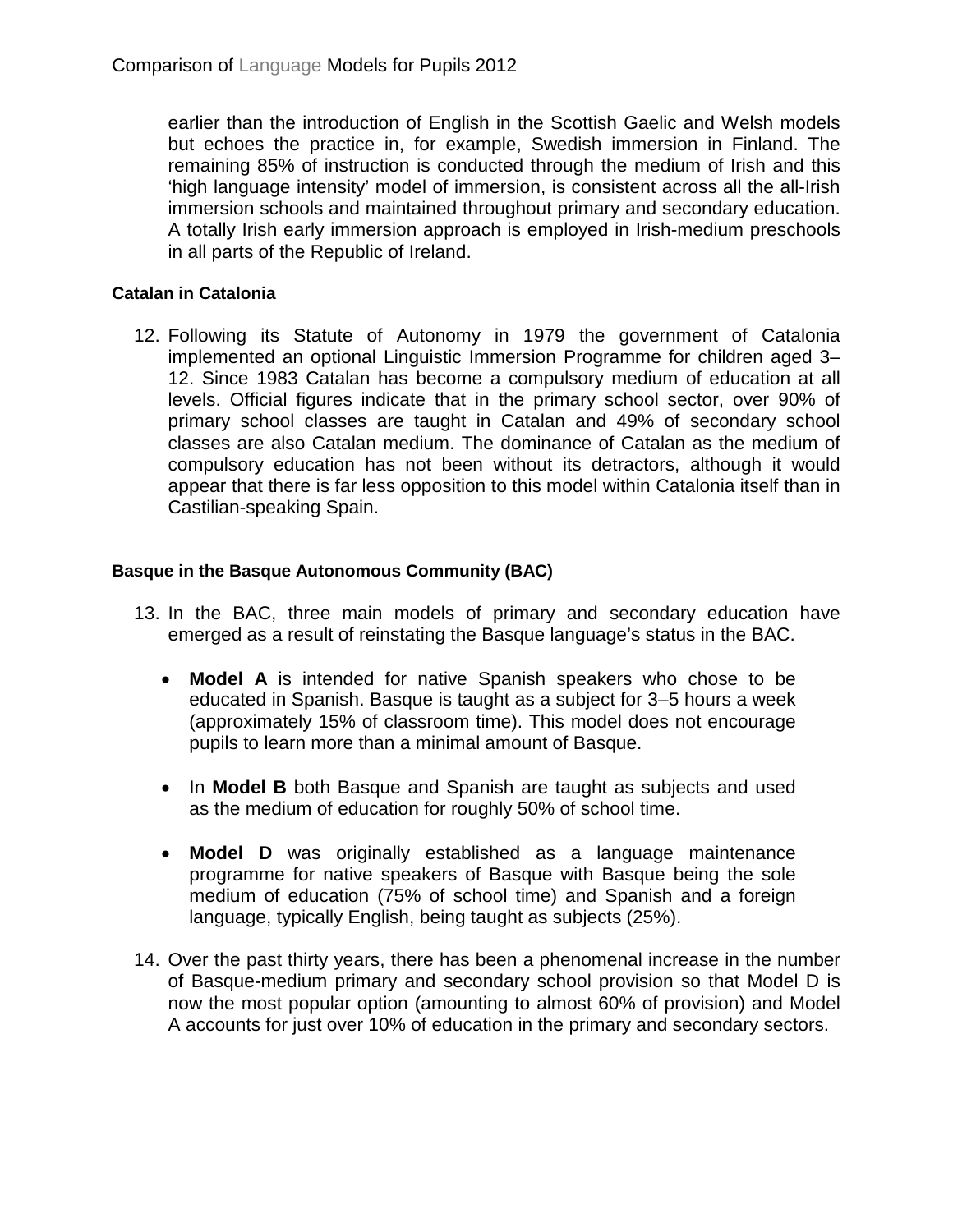# **What models have been most effective in producing and maintaining fluent speakers of a minority language?**

- 15. The models which are consistently shown in the research literature to be the most effective in producing fluent speakers of a minority language are those which implement the following:
	- a total immersion experience in the minority language for both L1 and L2 children during pre-school;
	- a total immersion experience in the minority language for primary pupils until at least seven or eight years old;
	- continue to provide a predominantly minority language medium education throughout the remaining stages of compulsory education. Experience in other minority language communities suggests that at least 70% of the curriculum subjects needs to be taught through the medium of the minority language;
	- form strong ties with the minority language community outwith the school and draw upon parental and community members' minority language and culture expertise to support the learning needs of pupils.
- 16. The educational models which are most effective in producing the largest numbers of minority language speakers are those such as Catalonia and the Basque Autonomous Community who have implemented an early total immersion approach during the early years followed by a predominantly minority language medium approach throughout the entire (public and private) school system.
- 17. The extent to which schools can strengthen a minority language and culture effectively depends upon the extent to which a school integrates the minority language and culture in all its curricular and extra-curricular work. Effective immersion programmes emphasise the integration of all the pupils within the total school programme. Minority language streams or units located within mainstream schools are perceived to be less effective than 'whole' schools at creating extensive opportunities for the use of the minority language outwith the classroom and so create opportunities for language use which foster greater levels of fluency among pupils, particularly L2 learners of the minority language whose opportunities to use the language are largely restricted to the school environment.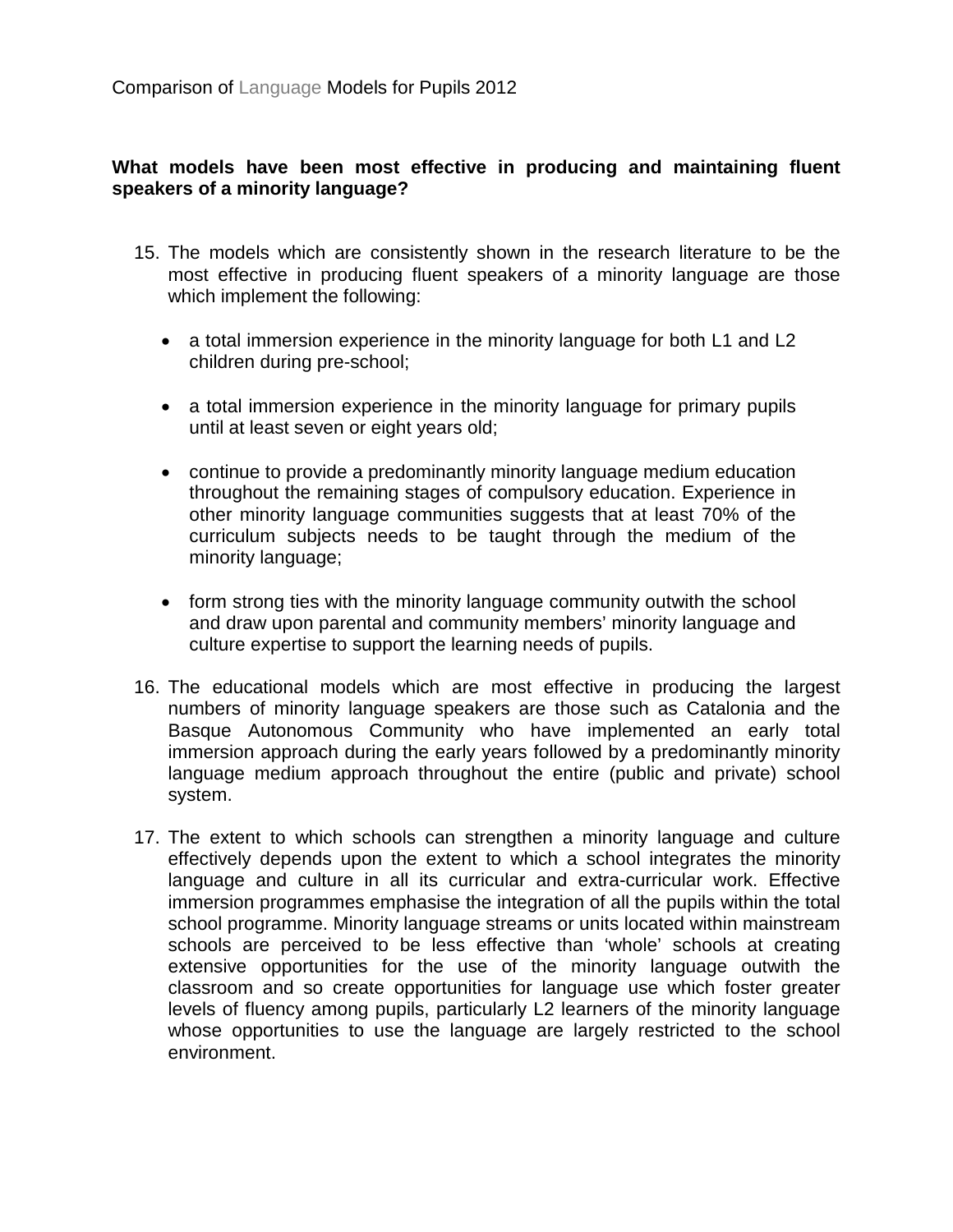# **Catering for variation in pupil entry language abilities and linguistic backgrounds**

18. Diversity is a feature of contemporary minority language medium and immersion schooling. More recent research has emphasised that children do not enter school as cohorts with static and homogeneous language repertoires. Consequently, their language practices cannot be added to in linear fashion. Such research argues that what is needed today are practices firmly rooted in the multilingual and multimodal language and literacy practices of children in schools of the twenty-first century. Such is the challenge which confronts minority language medium education throughout the world as well as in Scotland.

# **Pupils with additional learning needs**

19. It can often be assumed by that immersion and minority language medium education is not appropriate for children who have additional educational support needs and that such children are best educated within monolingual mainstream provision. However, research evidence suggests that immersion programmes are suitable for almost all children, including those with lower educational abilities and learning disabilities and that that children from diverse backgrounds should not be forced out of immersion programmes, as they would do no better in the English mainstream. Pupils with different language abilities and language support needs will typically require additional support to develop their knowledge of the target language, as the Scottish *Curriculum for Excellence* acknowledges. The full report provides an example from Aotearoa/New Zealand, of a series of language programmes called **Kia Puta ai te Reo** that have been designed to support the additional language development needs and assess the language progress of pre-school pupils with different levels of Māori language abilities.

# **Dealing with 'latecomers'**

20. Dealing with those children who arrive 'late' is also an additional challenge for immersion programmes. Such children require support to develop their new language skills as quickly as possible in order to 'catch up' with their classmates. Several language-in-education policies pay attention and assign resources to providing this additional linguistic support to latecomers. Examples from Wales and Catalonia include tailored support both individually and in small groups to pupils who require intensive 'catch up' language immersion. In Wales, this support is provided in designated 'Latecomers Centres' and by teams of *Athrawon Bro* (Community/Area teachers). In Wales, a 'late immersion programme' exists for pupils making the transition to Welsh-medium secondary education. In Catalonia, several initiatives have been developed to address the growing need to support non Castilian/Catalan-speaking in-migrants.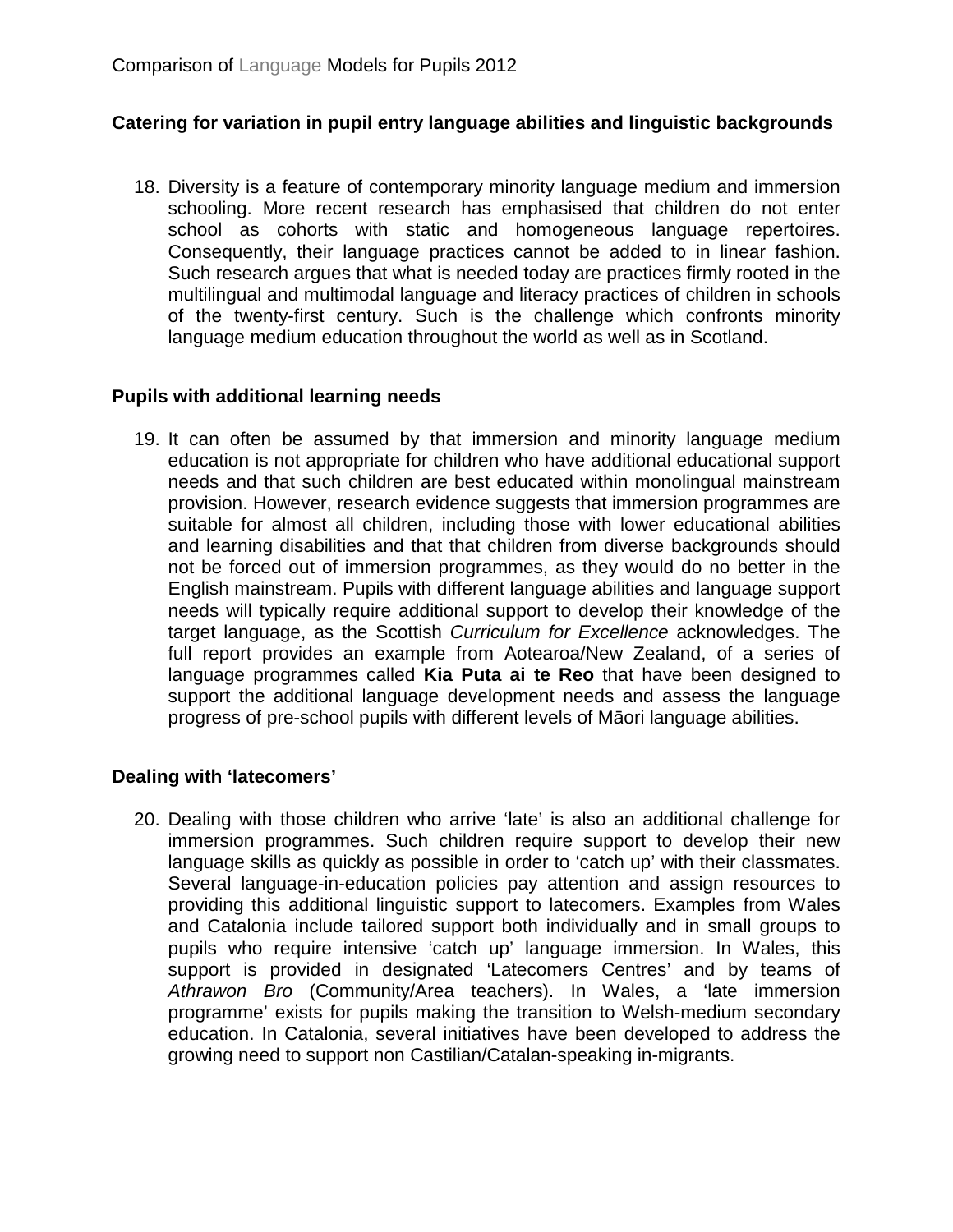#### **Meeting the needs of both L1 and L2 pupils**

- 21. Having a high proportion of L2 as well as varying numbers of L1 minority language learners in a single classroom is common to all the minority language models reviewed. An increasing number of researchers in Scotland and elsewhere are voicing concern that more attention needs to be paid to the way educators meet and manage the very different needs of first and second language children in minority language immersion settings.
- 22. Numerous studies of two-way immersion have shown that it is the majority language which often dominates, particularly in interaction between pupils. Research studies consistently show that L1 speakers of a minority language will use more of their minority language when they are grouped with similar children. Such children tend to withdraw, talk less and use less of the minority language (their L1) when L2 speakers dominate in groups. When pupils are put into mixed language groups, there are low levels of minority language use by both kinds of pupils.
- 23.In many contexts, researchers report concerns with the accuracy of L2 children's acquisition of the minority language. Young L2 children need to be immersed in accurately modelled linguistically rich environments in order to maximise their acquisition of the minority language. Their emerging acquisition of the minority language needs to be carefully scaffolded and related to their L1 knowledge and understanding.
- 24. In mixed preschool classes, it has been shown that there can be a tendency for teachers to focus on the needs of L2 learners at the expense of children who already have some knowledge of the target language. Some international research provides evidence of pre-school language practices that are not sustained or sophisticated enough to enrich the L1 of L1 children. In addition to the opportunity to support and enrich their language development, L1 children also need support to develop their skills in order to prevent marginalisation and low self-esteem. Grouping minority language students together for mutual support and linguistic stimulation has been found to be important.
- 25. Research points to the important role parents can play in supporting their child's language development needs. Parents can be encouraged to help their L2 child(ren) learn the minority language and to introduce the minority language in the home. Parents of L1 children can also be encouraged to become involved in helping their children to enrich their L1, both in the home and being involved in L1 language enrichment activities in the pre-school and school setting.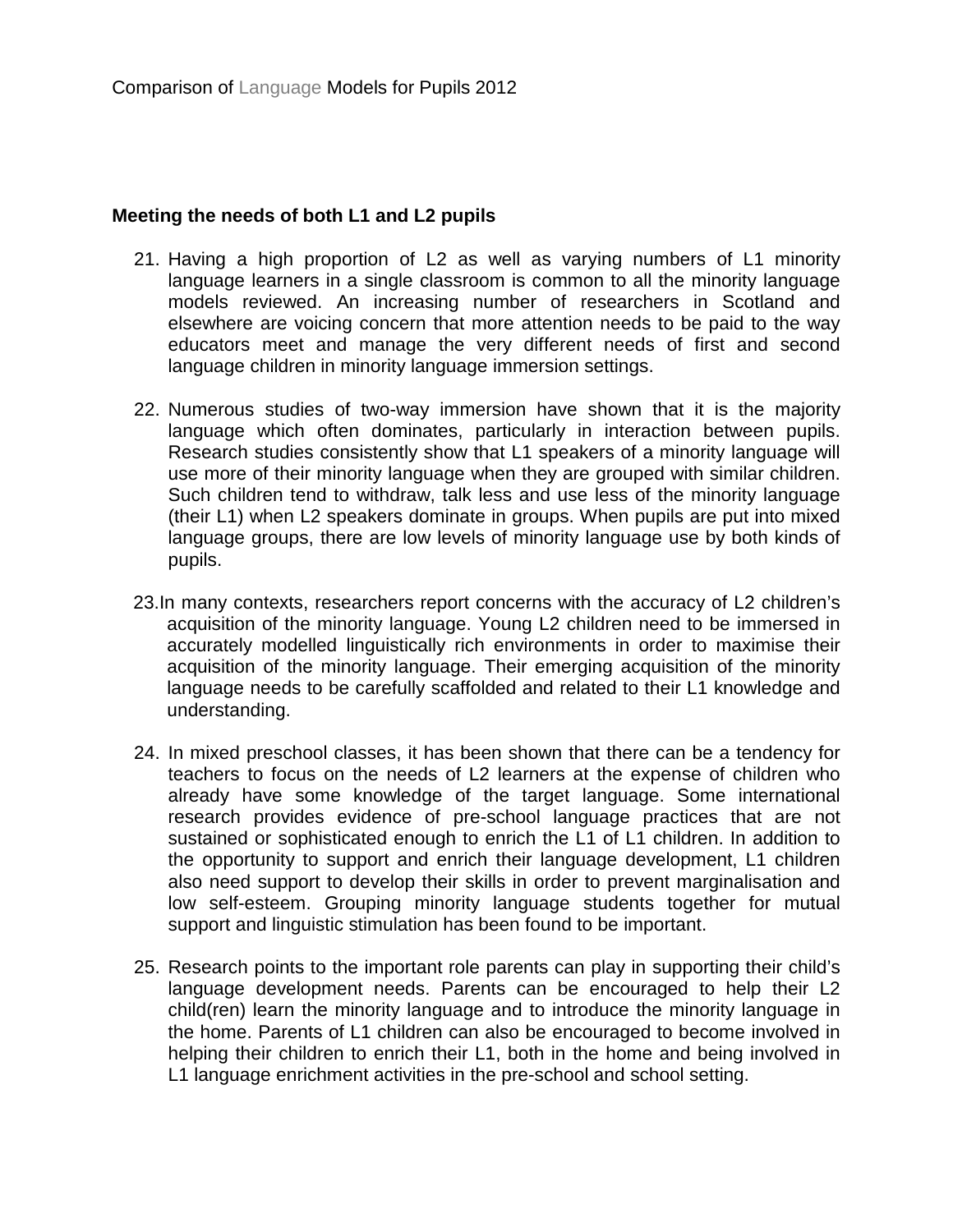- 26. Researchers have argued that it is more beneficial to address the needs of different groups of children through different activities than provide a 'lowest common denominator' approach. In many contexts, separation of children according to home language is advocated where possible during pre-school and the early grades of primary. A decision to separate children in this way often causes controversy and is initially regarded as elitist. However, such arrangements become accepted over time when the advantages to each group are demonstrable.
- 27. It is not always possible to create separate sessions or classes for L1 and L2 children and in such contexts, it is advocated that pupils are grouped with other similar L1 and L2 children for some activities. Also seating arrangements and pair activities can be organised to encourage interaction in the minority language and tailor input for different language children.
- 28. Research has shown that for most bilingual children, it is cognitively, linguistically and operationally sensible to use both languages. It maximises both linguistic and cognitive resources, and helps achievement and progress. Thus, education that insists on strict boundaries and compartmentalization between languages is now thought to be dated, difficult and unreasonable.
- 29. 'Translanguaging' is a teaching method widely used in bilingual and multilingual classrooms, particularly in the higher primary grades and post primary education, in which pupils' minority and majority languages are used to complete different stages in a classroom learning activity. Translanguaging in a deliberate a structured way has been found to have the potential to lead to high academic achievement for bilingual pupils because of the way such techniques promotes a deeper and fuller understanding of the subject content and develops sophisticated bilingual language skills.
- 30. Research in this area also shows quite clearly that L1 and L2 pupils require tailored language study programmes and resources. Responding adequately to the needs of both Gaelic and non-Gaelic speaking pupils requires:
	- appropriate teacher training;
	- L1 and L2 tailored curricula and work organisation;
	- resourcing of extra personnel to allow for regular group work organised according to language ability;
	- collaborating with parents to support their children's language learning.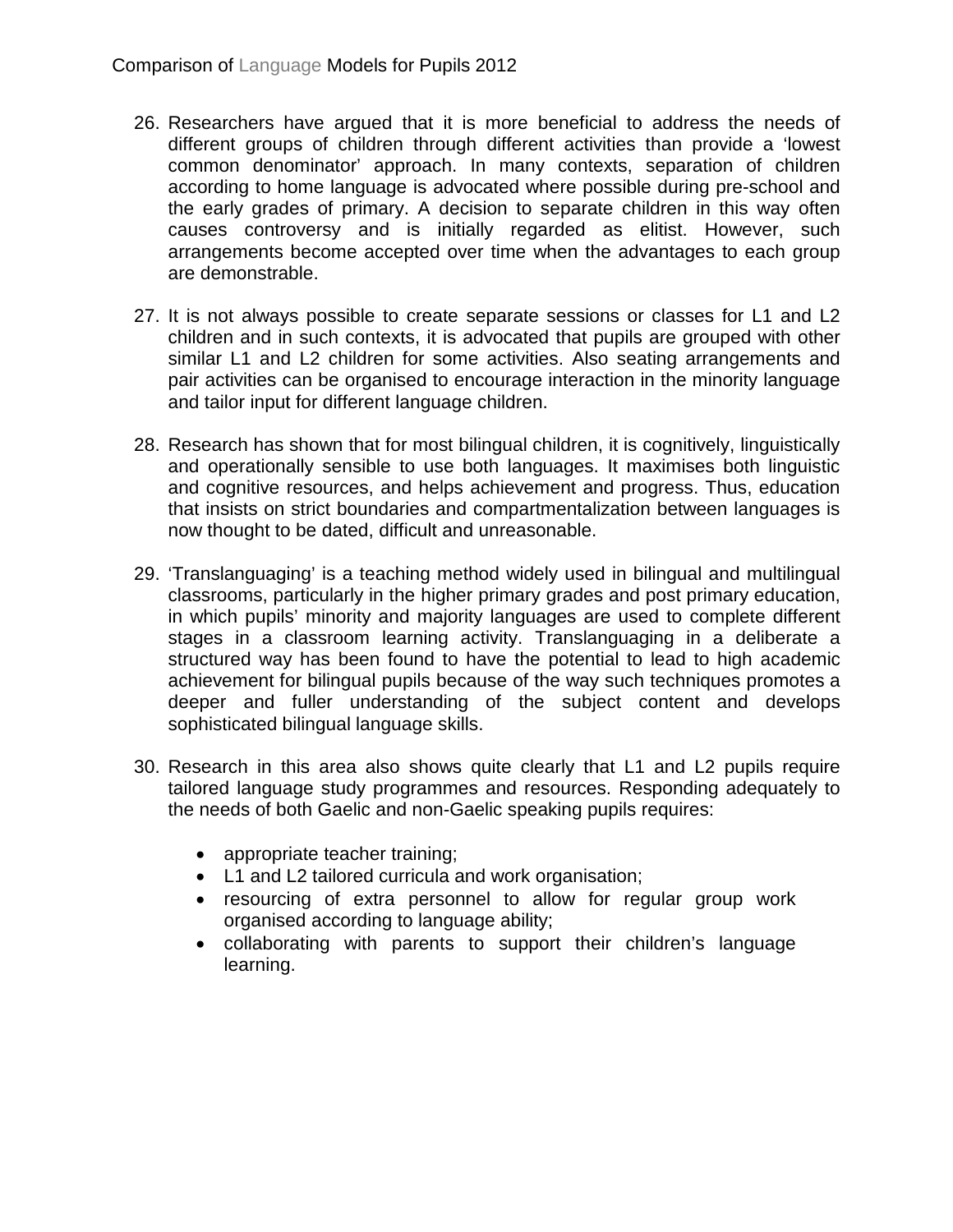## **Introducing and developing literacy skills in two languages**

- 31. In indigenous minority language contexts, literacy for bilinguals typically aims for achieving fluency in reading and writing in two (or more) languages. The **sequential** view of biliteracy holds that literacy in a second language be introduced once a child has developed adequate fluency in speaking, reading and writing in one language. Also, in programmes that follow the sequential model, 'full transition' to reading and writing in the child's second language is only made after the child has oral proficiency in the language to be read.
- 32. There are, however, also researchers who demonstrate that children can learn to read in two languages **simultaneously** even while they are still developing cognitive-oral skills in a second language. Two influential overviews of biliteracy, concur that literacy in a second language does not necessarily need to be delayed until children have a secure grasp of their first language literacy. Both do argue, however, that literacy development in the first language should continue until it is fully developed, whether literacy in a second language be introduced sequentially or simultaneously.
- 33. Researchers conclude that, ideally, pupils need to remain in an immersion programme for 8 years (at least 6 yrs) in order to develop their literacy skills fully – shorter programmes typically do not provide students with skills they need, particularly in their second language. Research indicates that developing literacy in two language provides a significant source of cognitive and curriculum advantage for bilinguals which probably helps account for their tendency to consistently equal or outperform their monolingual peers. Research reviews that have evaluated pupils' biliteracy development consistently attest that acquiring literacy in one language will aid the development of literacy in another language and that the skills learned for reading and writing in one language will transfer to reading and writing in a second language, particularly when both languages use a similar writing system as Gaelic and English do.
- 34. Research on literacy attainment in Gaelic-medium and English-medium education generally concludes that Gaelic-medium pupils typically perform better than their English-medium peers in English reading and writing in Primary 5, Primary 7 and Secondary 2. However, the same research indicated that by Primary 7, pupils in Gaelic medium had a lower attainment in Gaelic than they did in English, especially in reading.
- 35. The research on literacy attainment in Gaelic-medium provision is echoed in similar research internationally with regard to the tendency for minority languagemedium pupils to equal or surpass their monolingual peers in majority language attainment.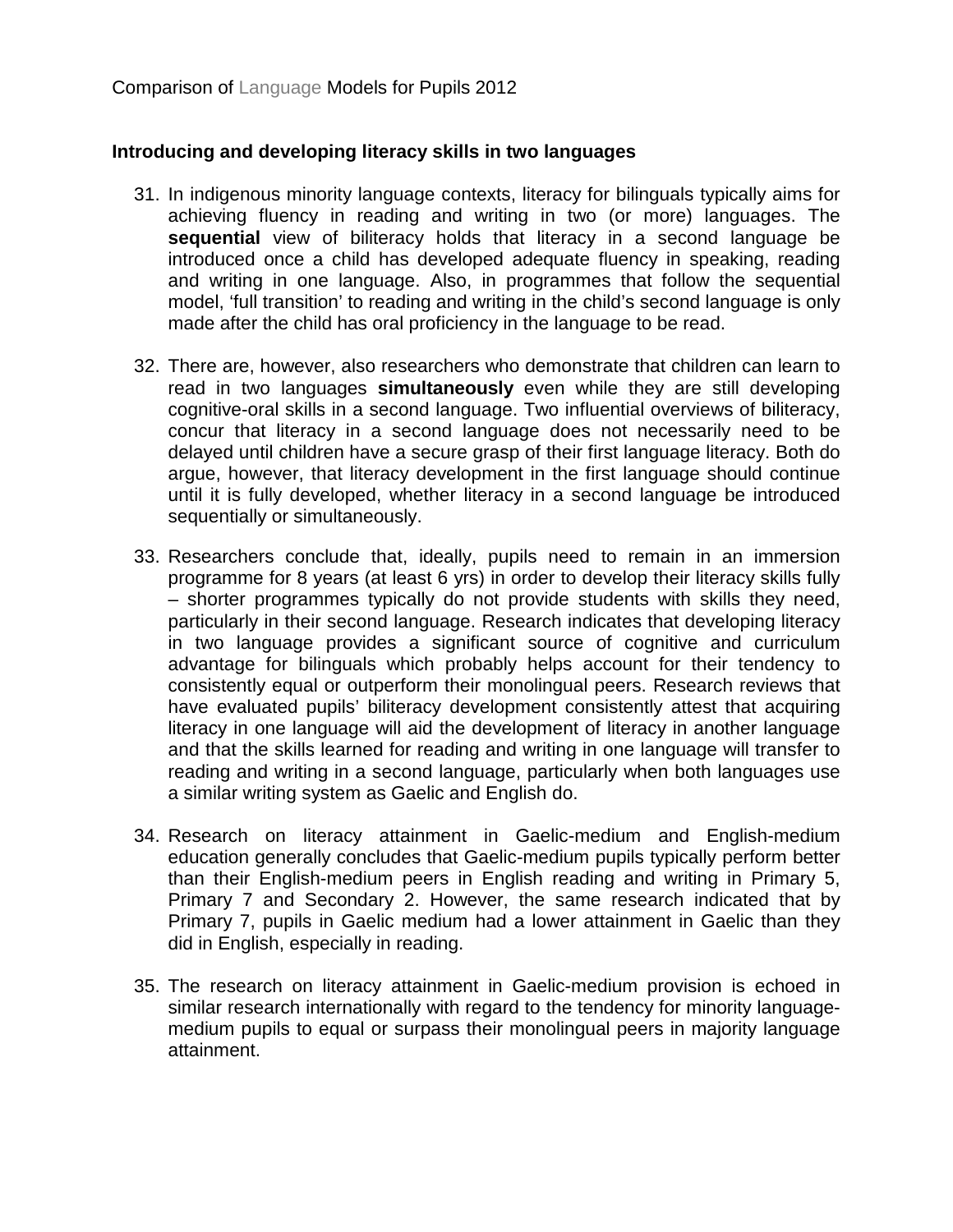- 36. Research in many diverse contexts demonstrates that when students are being educated through a minority language or immersed in a second language, then educators at all levels from pre-school onwards and across all subjects of the curriculum need to pay attention to developing student's language and literacy skills in order to deepen their understanding of the subject as well as enriching their language repertoires in general.
- 37. There is a tendency for the main responsibility for students' language and literacy development to rest with early years and language teachers, whereas it is clear from research that every content lesson needs to be a language lesson as well, with particular attention to expanding students' repertoire of word knowledge, word families and word use.
- 38. Pre-schools as well as subsequent stages in education need to be 'literacy rich' environments as the *Curriculum for Excellence* states. There is already some good practice in Gaelic medium preschools but research indicates that there is also a need to provide further support to pre-school educators to enrich the Gaelic language and literacy experiences of young children, particularly with Gaelic story reading and other forms of Gaelic literacy.
- 39. The importance of drawing upon pupils' background knowledge is a principle which is applicable at all stages of a child's education. Research has shown how readers do not make sense of the texts they read by relying solely on the phonemic/graphemic, lexical and syntactic recognition but also draw upon their prior knowledge and their own language and literacy practices. For pupils who are developing their bilingualism, drawing upon their background knowledge is particularly important in order to help them gain understanding of a text when they may have some gaps in their knowledge of textual features.
- 40. The full report presents the features identified by research to be effective in developing bilingual pupils' reading and writing in both their school languages and refers the reader to examples worth investigating further such as the *balanced literacy workshop method* of reading and writing instruction which combines language and literature-rich authentic activities.

# **Introducing and developing the majority national language and modern languages**

41. The European Commission's Action Plan *Promoting Language Learning and Linguistic Diversity* (2003) promotes the learning of the mother tongue and two other languages (MT  $+$  2) for all citizens. As a consequence of this policy, the compulsory learning of an additional language is happening at an increasingly early stage, with some countries such as Spain and Luxembourg making it mandatory to learn another language in the first year of schooling.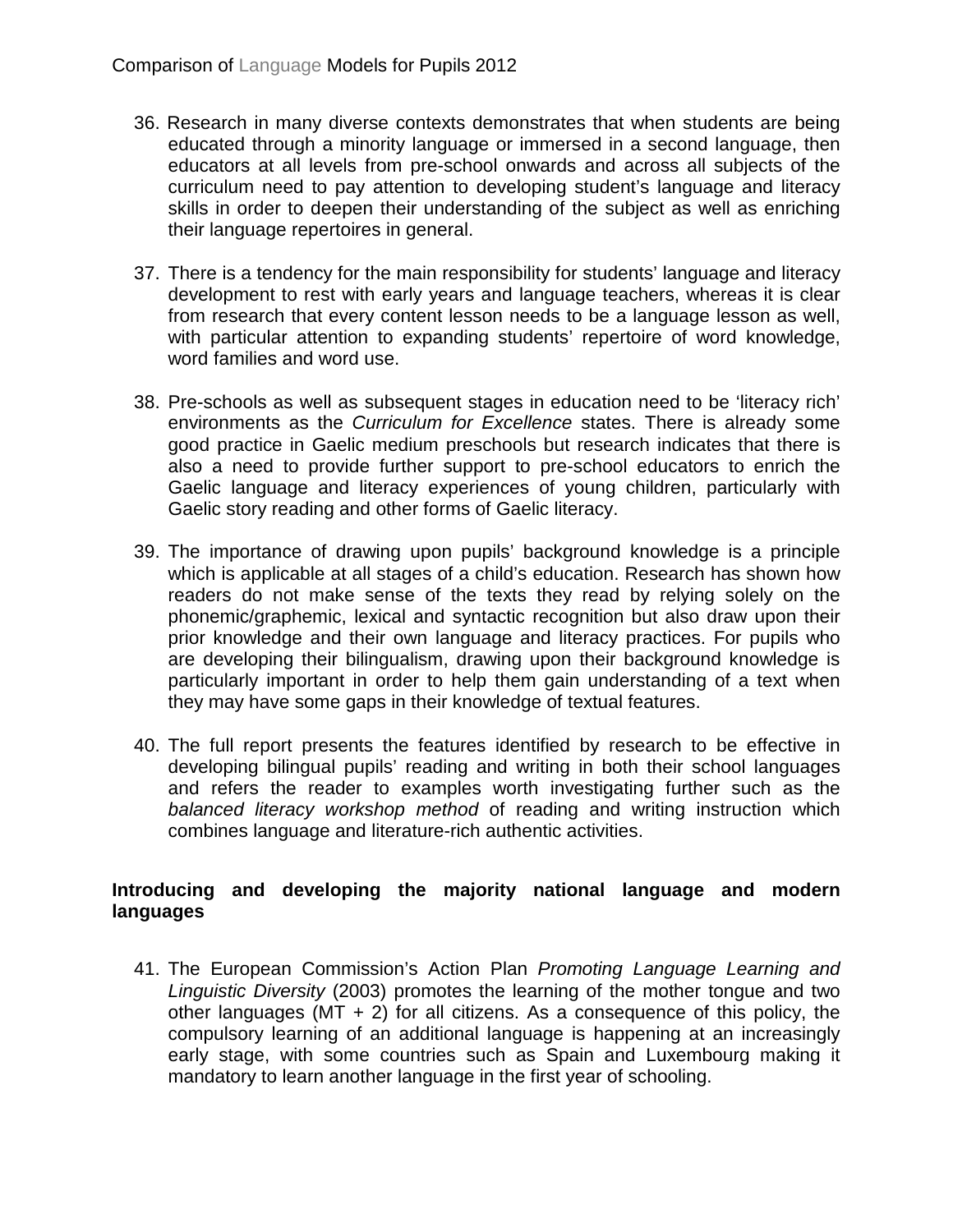- 42. The European Union refers to bilingual education in its member states as CLIL (Content and Language Integrated Learning). CLIL is an umbrella term used to describe any type of educational programme in which a 'second', 'foreign' or 'modern' language is used to teach non-linguistic subjects. CLIL does not, therefore, refer to the use of Gaelic in Gaelic-medium education.
- 43. CLIL programmes typically aim at achieving 'functional competence' in receptive and productive skills rather than native-like fluency, particularly when learning through the target language takes up a low portion of curricular time. Some CLIL programmes do designate a significant proportion of curricular time to teaching through the medium of a foreign language and these programmes can produce very high level of productive and receptive skills as well as teaching subject content to the required standard.
- 44. At secondary school level, many schools have subject and language teachers working in tandem so that both types of lesson complement each other and so help develop student's language skills in a deliberately structured rather than haphazard way. This approach to language learning is felt to provide a more authentic learning environment in comparison with the more traditional foreign language teaching content which is heavily 'pseudo-real' and fictitious.
- 45. Research in CLIL contexts affirms that:
	- student's first language develops normally despite a significant amount of curricular time being conducted in another language;
	- the 'second'/'foreign' language develops better by being used as a language of instruction in non-linguistic subjects;
	- content learning is enhanced and not affected negatively by being taught through the medium of student's additional language;
	- CLIL education is typically appropriate for all kinds of students.
- 46. The demonstrably higher levels of proficiency achieved in a foreign/modern language when taught using a CLIL 'partial immersion' approach compared with the traditional method of teaching modern languages, make it worth considering as a dimension of GME.
- 47. There is a growing number of trilingual models of education in minority language contexts. The full report presents the successful incorporation of a CLIL approach to the teaching of English within its predominantly Basque-medium models of education.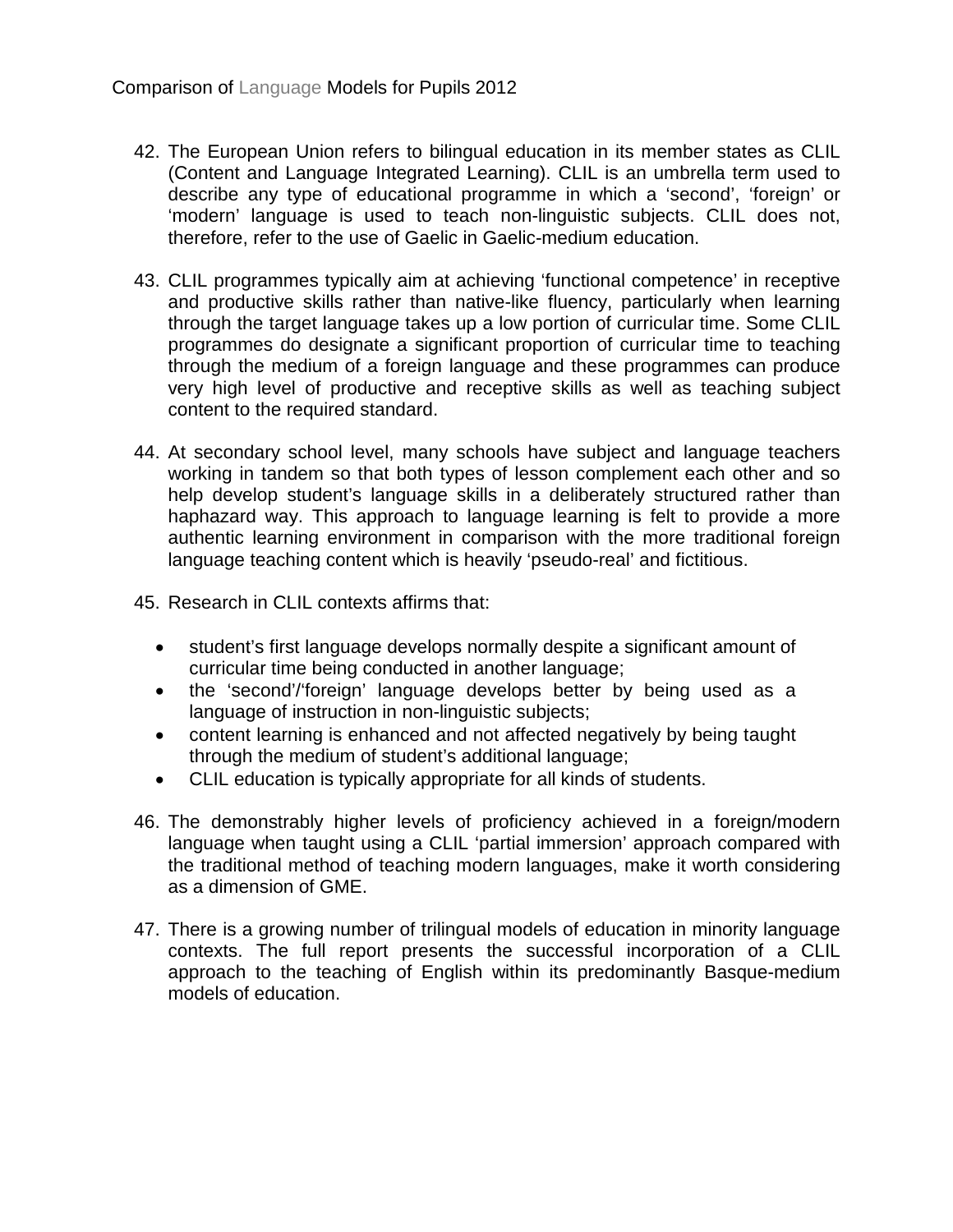# **The further development of Gaelic-medium education in Scotland**

- 48. Gaelic-medium education shares many features with other successful models of minority language 'heritage' education and minority language immersion such as an emphasis on early total immersion and maintaining an almost exclusively Gaelic medium delivery of the primary curriculum from P2/3 onwards. The full report also refers to research which has identified numerous examples of good practice in GME provision at all levels.
- 49. In GME, as in other minority language heritage/immersion contexts there is an ongoing need for:
	- continual development of GM teaching and learning materials and resources;
	- continual and increased training of well qualified GM preschool practitioners and primary and secondary education teachers with regard to developing:
		- o their own fluency in Gaelic;
		- o their understanding of minority language immersion teaching;<br>o their ability, even as subiect teachers, to teach in ways that o
		- their ability, even as subject teachers, to teach in ways that develop their pupils' bilingual language and literacy repertoires effectively;
	- increased opportunities for GM practitioners and teachers to learn from each other and share resources.
- 50. As is the case in other minority language contexts, the 'models' of minority language medium education as they are defined and prescribed in policy documents are often at odds with the reality of current classroom practice. In Scotland, as elsewhere, there is a growing awareness of a need to focus on classroom practices, identify best practice and share that best practice among practitioners and teachers through CPD, ITE and national guidelines.
- 51. This report has considered some of the most pressing issues for GM pedagogy such as: meeting the different needs of L1 and L2 learners and identifying effective classroom practices for developing and enriching pupils' bilingual language and literacy skills at all levels and across the curriculum. Strategies for addressing these issues are provided in the full report.
- 52. The research on classroom practices reviewed for this study has also drawn attention to the need to carefully consider the function and role of English, (and any other home languages) in the Gaelic-medium classroom. This is an issue at all levels from pre-school to secondary and signals the need to review and further develop pedagogies which are appropriate for Gaelic medium settings.
- 53. The models of trilingual education reviewed also demonstrate that there is scope for developing a European, CLIL approach which employs modern languages as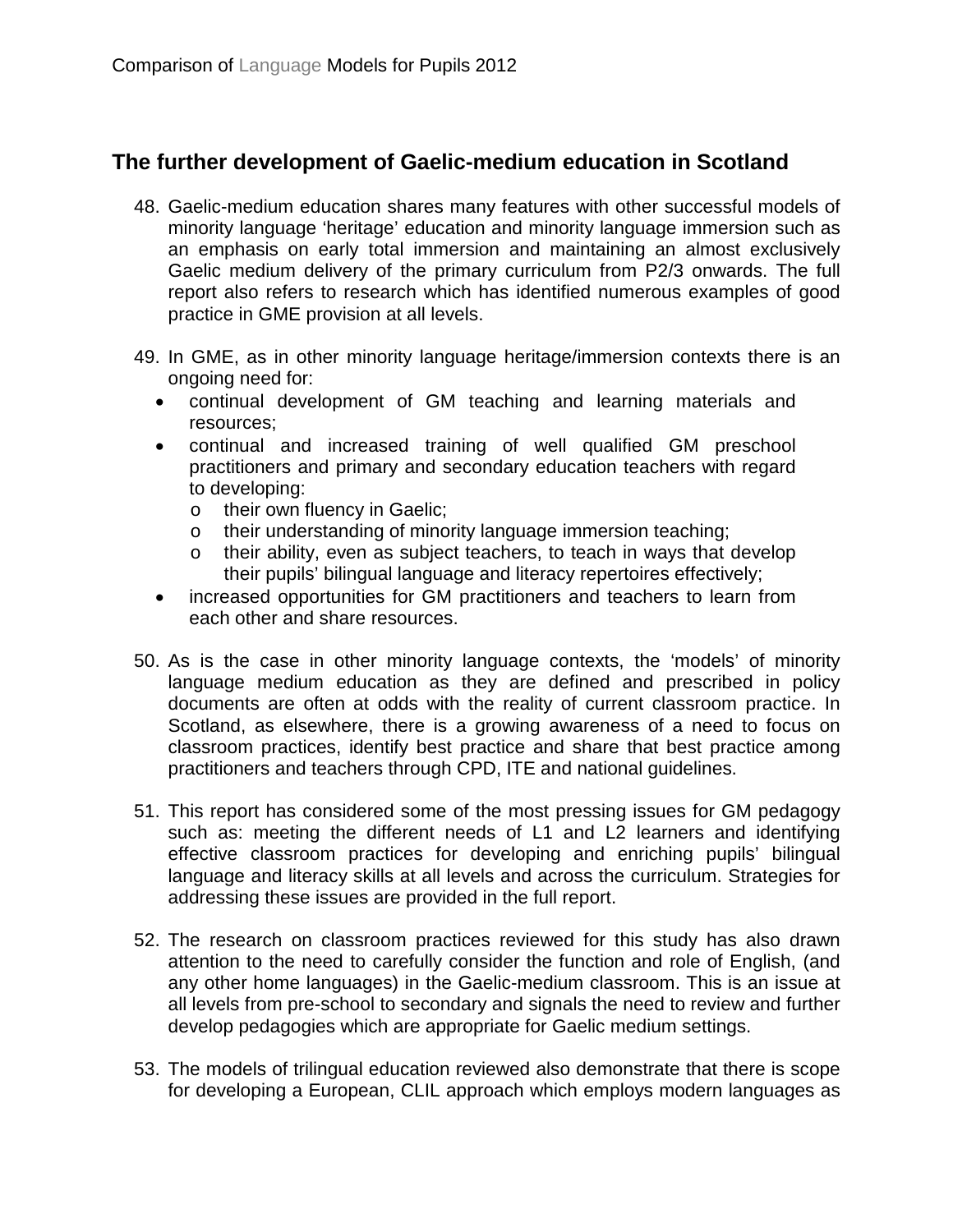a medium of instruction for selected curriculum subjects within the current GME model. The experience in other language contexts indicates that GL pupils would gain significantly higher levels of functional fluency if a CLIL approach was adopted to the teaching of Gaelic as a subject and as a medium of instruction for several curriculum subjects in EM schools.

54. A range of structural and cost factors are identified. These include the costs of further practitioner and teacher CPD and ITE, materials development, providing 'catch up' immersion support to latecomer pupils and introducing the use of modern languages as a medium of instruction in non language curriculum subjects.

# **Recommendations**

- In accordance with HMIe's (2011) recommendation for written national quidance for Gaelic Medium Education, such guidelines should also include guidance on:
	- o the continuous development of GM immersion from one stage to another from 3–18;
	- o when to make the transition from the 'total immersion' to 'immersion' phase, in order to ensure consistency in primary provision;
	- o how to identify children's 'readiness' for the formal teaching of English or simply delay the introduction of 'formal' English until P3 in all GME classrooms.
- An appropriate pedagogy should be developed in order to implement the preschool Curriculum for Excellence effectively in Gaelic-medium settings. National guidance on GM pre-school provision should address the need for all pre-school practitioners to gain:
	- o fluency and confidence in their own Gaelic language repertoire;
	- o a full understanding of bilingualism and language acquisition in minority language immersion;
	- $\circ$  expertise in teaching practices for managing and supporting the diverse language and education needs of Gaelic and non Gaelic-speaking children.
- Continuous CPD should be provided for all practitioners at pre-school, primary and secondary levels in order to:
	- o share best practices in minority language immersion and Gaelic-medium teaching; and
	- o achieve excellence and consistency in the way all teachers (including subject teachers) develop and support their pupils' bilingual language and literacy learning in GME.